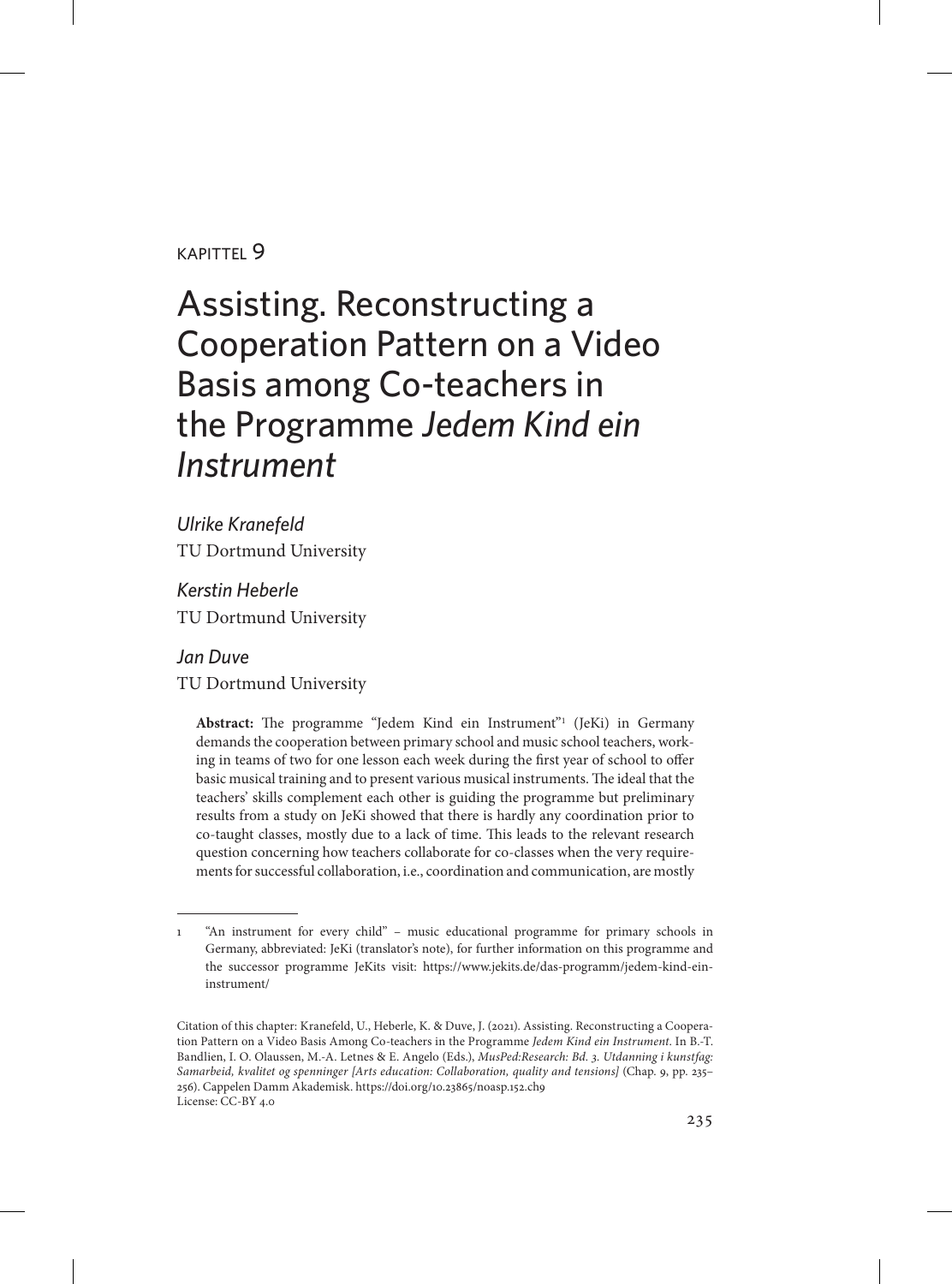missing, but co-teaching still takes place, albeit sporadically. In order to address this desideratum, this video study tries to reconstruct an interactional framing of assistance as the predominantly found model of cooperation between music teachers from different professional backgrounds.<sup>2</sup>

**Keywords:** assisting, cooperation, elementary school, music education, music school, reconstructive research

## **Classroom cooperation in co-teaching formats** Background: Co-teaching in "JeKi"

In the current state of the discourse, there is a lot of discussion about classroom collaboration and cooperation<sup>3</sup> in international school and educational research (Friend et al. 2010; Keddie 2015; Lütje-Klose & Willenbring 1999). In addition to inter-school collaborations, there is an increase in classroom projects involving the collaboration of schoolteachers with staff from outside the school context, e.g. from music schools. This cooperation is especially interesting from a music educational point of view, since it establishes new resources for diversity and cultural participation for a larger spectrum of learners (Emstad & Angelo, 2018; Jordhus-Lier et al., 2021; Krupp-Schleußner & Bartels, 2018; Kuuse et al., 2016).

An example from Germany is the programme *Jedem Kind ein Instrument* (JeKi). It was established in the German federal state of North Rhine-Westphalia in 2008 and implemented for primary schools in the Ruhr valley. The programme features cooperation between primary school and music school teachers, working in teams of two, for one lesson each week during the first year of school. In addition to elements of basic musical training it focuses on presenting musical instruments.4 Children can pick one of these instruments at the end of the term and begin learning to play it the following years.

In contrast to inter-school teacher collaborations, JeKi positions teachers from differing professional backgrounds, with potentially

<sup>2</sup> This chapter builds and expands on Kranefeld (2013).

<sup>3</sup> The discourse makes inconsistent use of the terms collaboration and cooperation. We are using cooperation as a descriptive category and collaboration as a normative category.

<sup>4</sup> In keeping with the programmes standards, learners were able to choose between a number of strings (bowed and plucked), winds (wood and brass) or keyboard instruments.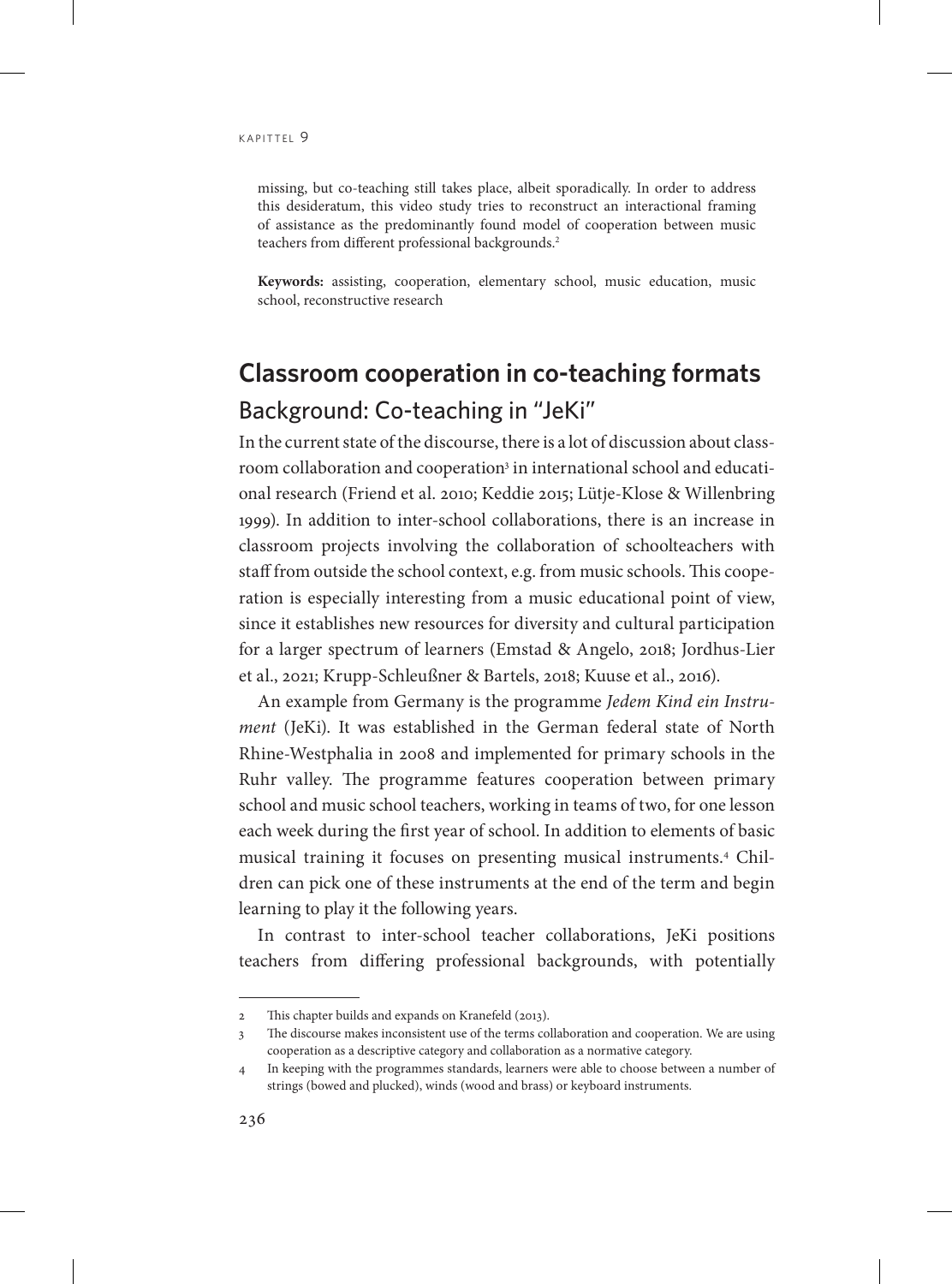diverging objectives and methods, in an inter-institutional tandem. At the beginning of the project, this collaboration setup was hailed as being very innovative, which was combined with high hopes of resulting synergy and mutual benefit. Accordingly, the project homepage read:

Due to the complementing of each other's skills and the resulting benefits [of the collaboration], this allows for intense cooperation and ideal tutoring conditions for the children.<sup>5</sup>

Preliminary results from a study on JeKi<sup>6</sup> commissioned by the German Federal Ministry for Education and Research, however, do not substantiate these optimistic claims, as they seem to show a clearly one-sided role assignment within the pairs that had developed over the first years of the programme: According to Kulin & Özdemir (2011) more than 98% of music school teachers (MT)<sup>7</sup> said that organizing the music lessons was their sole responsibility. In terms of the actual teaching of the classes, 74% of respondents stated they were doing this on their own, despite another teacher being present. Statements made by primary school teachers (PT) in the same survey corroborate these claims. Results from a series of interviews conducted by Lehmann et al.  $(2012)^8$  also justify this finding. They further indicate that there is hardly any coordination prior to co-taught classes, mostly due to a lack of time.

This entails the question of how teachers cooperate in co-classes, when the very requirements for successful collaboration, i.e., coordination and communication (Lütje-Klose & Willenbring, 1999), are mostly missing, but co-teaching still takes place, albeit sporadically: One in four teachers state they conduct classes with their respective co-teacher at times (Kulin & Özdemir, 2011). Therefore, this video study aims to analyse:

What are the formats of these classes when the co-teachers have not coordinated in advance? How do they implicitly and situationally assign tasks during class and how do the teachers cooperate in designing the learning arrangements?

<sup>5</sup> "Stiftung Jedem Kind ein Instrument" (www.jekits.de [13.04.2013]), translated.

<sup>6</sup> The Ministry established a research group to promote empirical research on education. For further information please refer to Kranefeld (2021) in this edition.

<sup>7</sup> In order to facilitate reading, music school teachers will henceforth be referred to as MT and primary school teachers as PT.

<sup>8</sup> The project partners conducted an interview study with the very teachers we videotaped.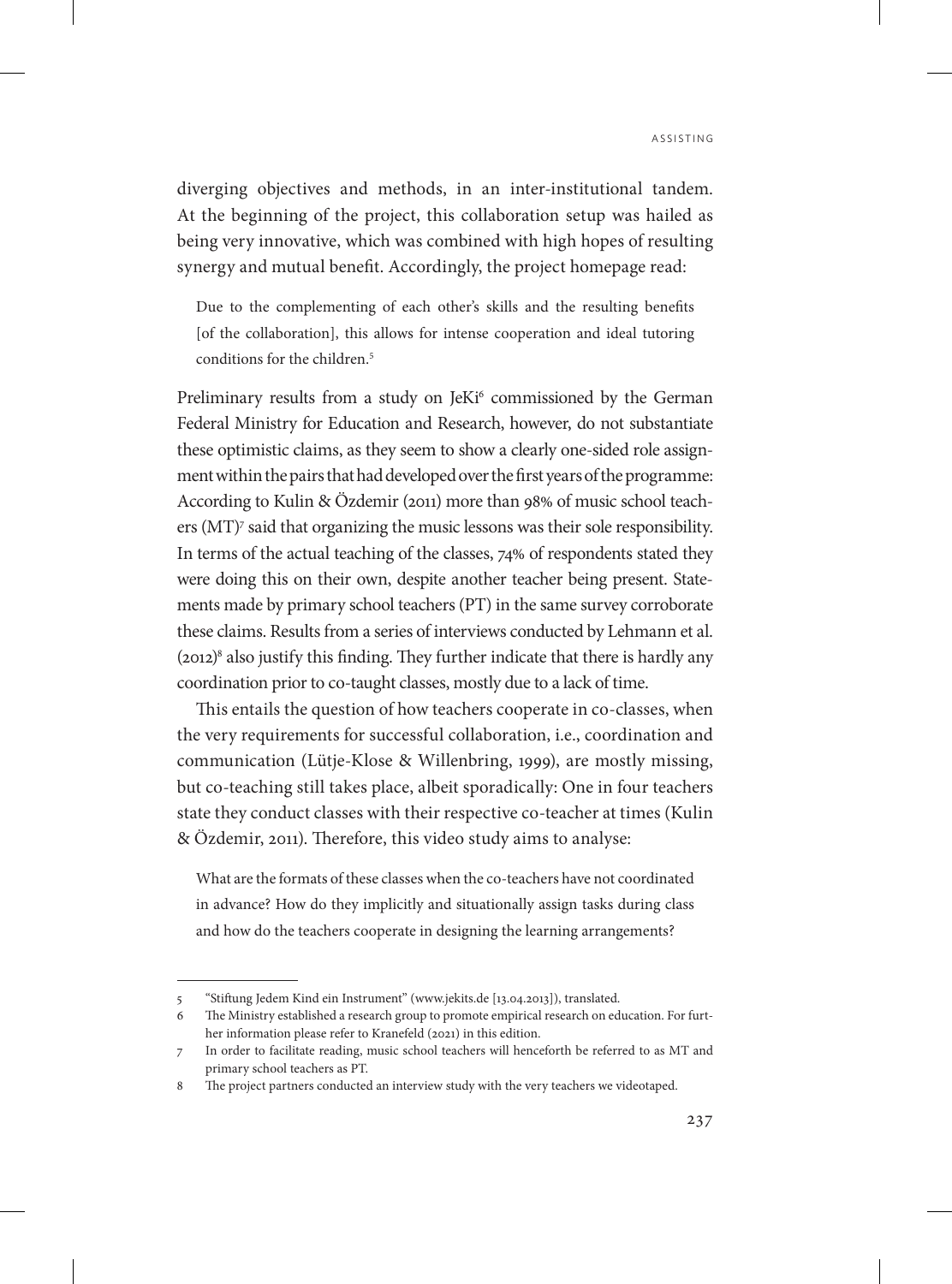In order to address these questions, we will first compile empirical approaches and research results concerning cooperation. Then, our qualitative approach will be explained in further detail, which results in the presentation and contextualisation of inductive observational categories and their corresponding interaction phenomena. The chapter closes with a conclusion and subsequent discussion of the central findings.

#### Research on classroom cooperation

Collaboration is connotated with a special potential when it comes to processes of school development (Keddie, 2015). Educational research mainly focuses on the collaboration of general education teachers and special needs educators. A central backdrop for these collaboration settings is the collaboration model by Cook & Friend (1995), which differentiates between station teaching, parallel teaching, alternative teaching and team teaching. It also serves as a heuristic framework in the following analysis. Empirical research on collaboration and cooperation between teachers developed in the wake of organizational psychology, particularly in German-speaking countries (Fussangel & Gräsel, 2012; Gräsel et al., 2006). The scope and intensity of co-teaching as a feature of effective schools as well as their impact on processes of school development are the subjects of debate (Idel et al., 2012). The existing empirical research faces two challenges: According to Idel et al. (2012) the discourse in the field of educational science on teacher collaboration is grounded on a normative approach, as seen, for instance, in the common use of ascending stage models, implying the existence of a highest or purest form of cooperation. Fussangel & Gräsel (2012) further point out that operationalization of cooperation in previous empirical studies has been inconsistent and that a basic theoretical comprehensive model (Fussangel, 2008, p. 115) is still missing. Research that systematically focuses on the microprocesses of co-teaching in class would be of particular interest for our research question, but has played only a minor role until now. This might be related to a phenomenon which was described in several studies: The closer cooperating teachers get to the actual teaching of a class, the less they collaborate (Idel et al., 2012, p. 14). Studies by Holtappels (1999), Gräsel et al. (2006) and data from a study on the development of day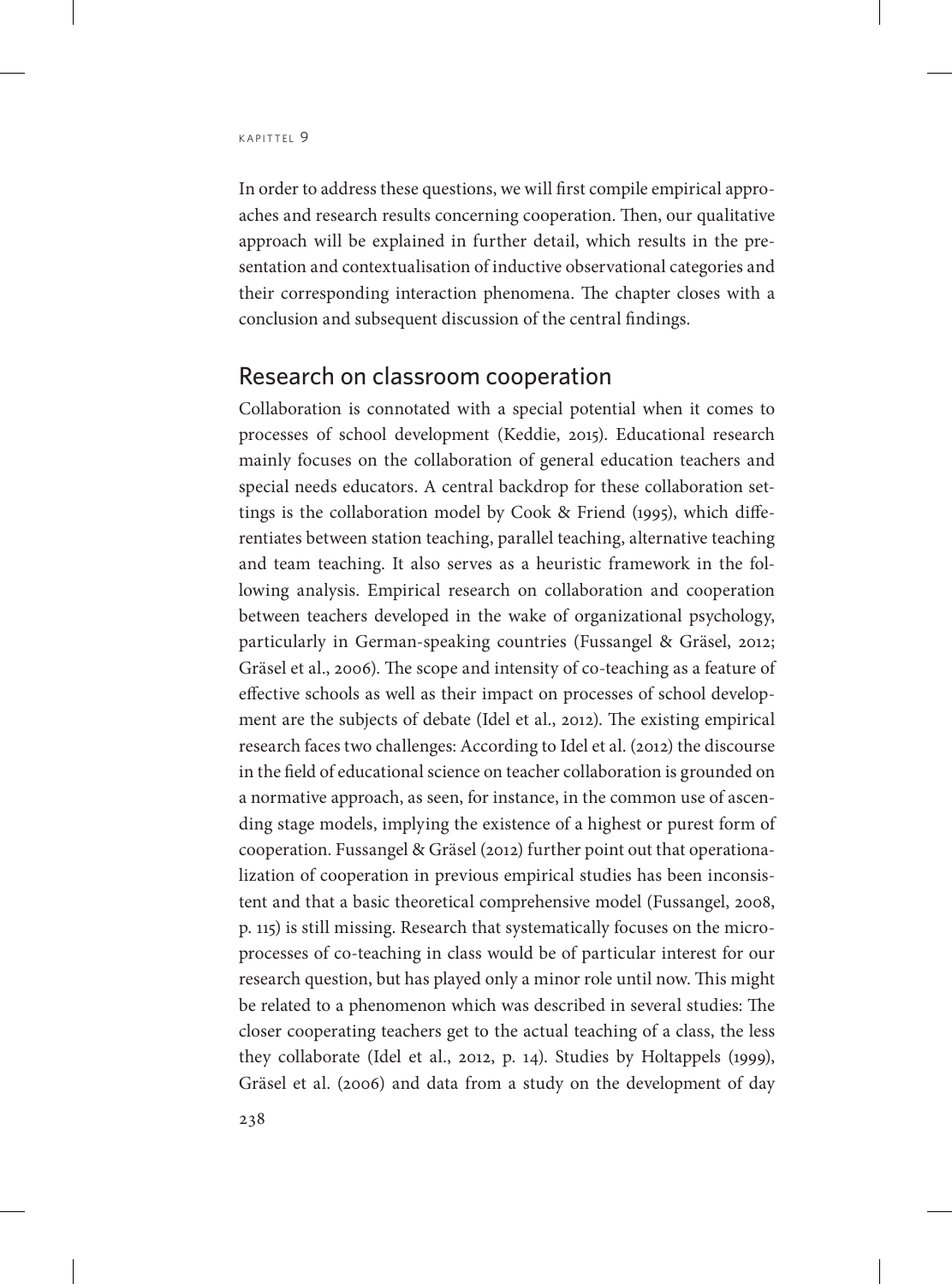schools (StEG) (Dieckmann et al., 2008) reinforce this view. The archetypical method for an explicitly classroom related view on cooperation is generally that of a survey focusing on the shape of concurrent variables embedded in larger standardized. Quantitative and qualitative interview studies represent further approaches. Fussangel delivered a paper in 2008 on the co-operation between (subject) teachers in learning communities, highlighting the teachers' subjective beliefs as individual prerequisites for co-operation. (Fussangel, 2008, p. 69). A number of (mainly qualitative) studies are concerned with the conditions and prerequisites for succesful collaboration between schools and music schools. Hanley (2003) stresses the necessity and importance of mutually agreed upon concepts and goals. An interview study with head teachers of both comprehensive schools and music schools by Emstad & Angelo (2018) identify shared beliefs concerning the value of music and music education as "key drivers" (p. 11) of their collaboration, which enable a mutual benefit of the cooperating parties.

Additionally, there are results from teacher surveys on their cooperation in JeKi-classes (Cloppenburg & Bonsen, 2012; Franz-Özdemir, 2012; Kulin & Özdemir, 2011; Lehmann et al., 2012). Research on teacher cooperation, however, rarely focuses on authentic classroom data, with some notable exceptions: Textor (2007) developed a structured observation form in the context of special education. It comprises aspects of teacher cooperation that fall under the category of organizing assistance (p. 155) in terms of teaching the classes. Frommherz and Halfhide (2003) conducted a study combining interviews and observations on co-teaching in lower grades of secondary schools in the city of Zurich. With the help if their tool, they were able to show different interpretations of team-teaching in the six pairs of co-teachers they questioned and observed. They could furthermore recreate their "roles" and their way of splitting responsibilities and tasks during classes.

## **The GeiGE video study**

To gain a better understanding of different cooperation formats during the first year of JeKi, seven pairs of co-teachers were examined within the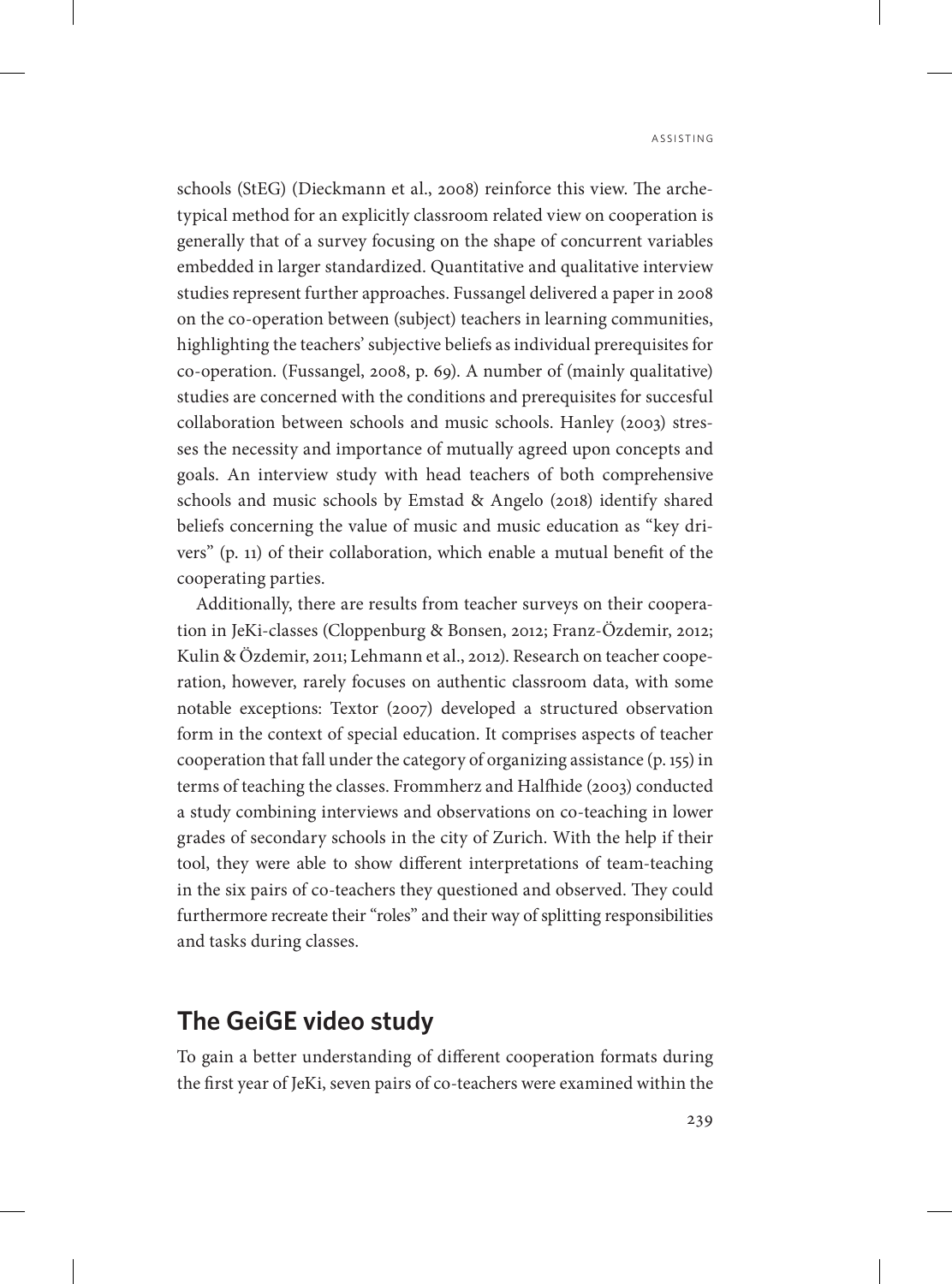framework of the GeiGE study.9 They were filmed in up to six lessons in which they presented both string and wind instruments. The overarching goal was to reconstruct specific instructional patterns of action, including the aspect of working in pairs.

The foundation for collecting and evaluating the material was provided by the guidelines of interpretative classroom research according to Krummheuer & Naujok (1999). It connects approaches relating to interaction with conversation analysis, as described e.g. in Kranefeld (2017). The analysis was facilitated by the software atlas.ti. After watching the material once, we selected key scenes (Deppermann, 2008) in order to evaluate the aspect of cooperation. These key scenes were phases during which the PT were actively involved or intervened in class. The interactional criterion for these phases were limited and lasted from entry to exit of interactants (Krummheuer & Naujok, 1999, p. 69). Transcriptions for these key scenes complemented the video analysis. Preliminary observation of the material affirmed the diagnosis by Kulin & Özdemir (2011), in that joint JeKi-classes were held only sporadically. This led to a manageable number of key scenes that were subsequently compared and analysed. The analysis involved different types of lesson sequences, the length of which varied. In extreme cases, the PT played an active role during the entire class, e.g., while trying to play the instruments in small groups or moderating class debates. In other cases, the PT's intervention lasted only for a few seconds. In the following chapter, we will present the inductive assessment categories resulting from these analyses for assistance, one of the forms of collaboration put forward by Cook & Friend.

The assessment categories will furthermore be contextualised in compliance with Cook & Friend's (1995) theoretical systematisation.

<sup>9</sup> The joint project Gelingensbedingungen individueller Förderung in Grundschulen in Essen (GeiGE, success conditions of individual support in Essen primary schools), established by the universities of Bielefeld (Prof. Dr. Ulrike Kranefeld), Münster (Prof. Dr. Martin Bonsen) and Hochschule für Musik und Tanz Köln (Prof. Dr. Anne Niessen), was conducted from 2009 to 2012, as a video-based sub-project in Bielefeld with scientific co-operation from Dr. Kerstin Heberle, Dr. Susanne Naacke and Melanie Schönbrunn.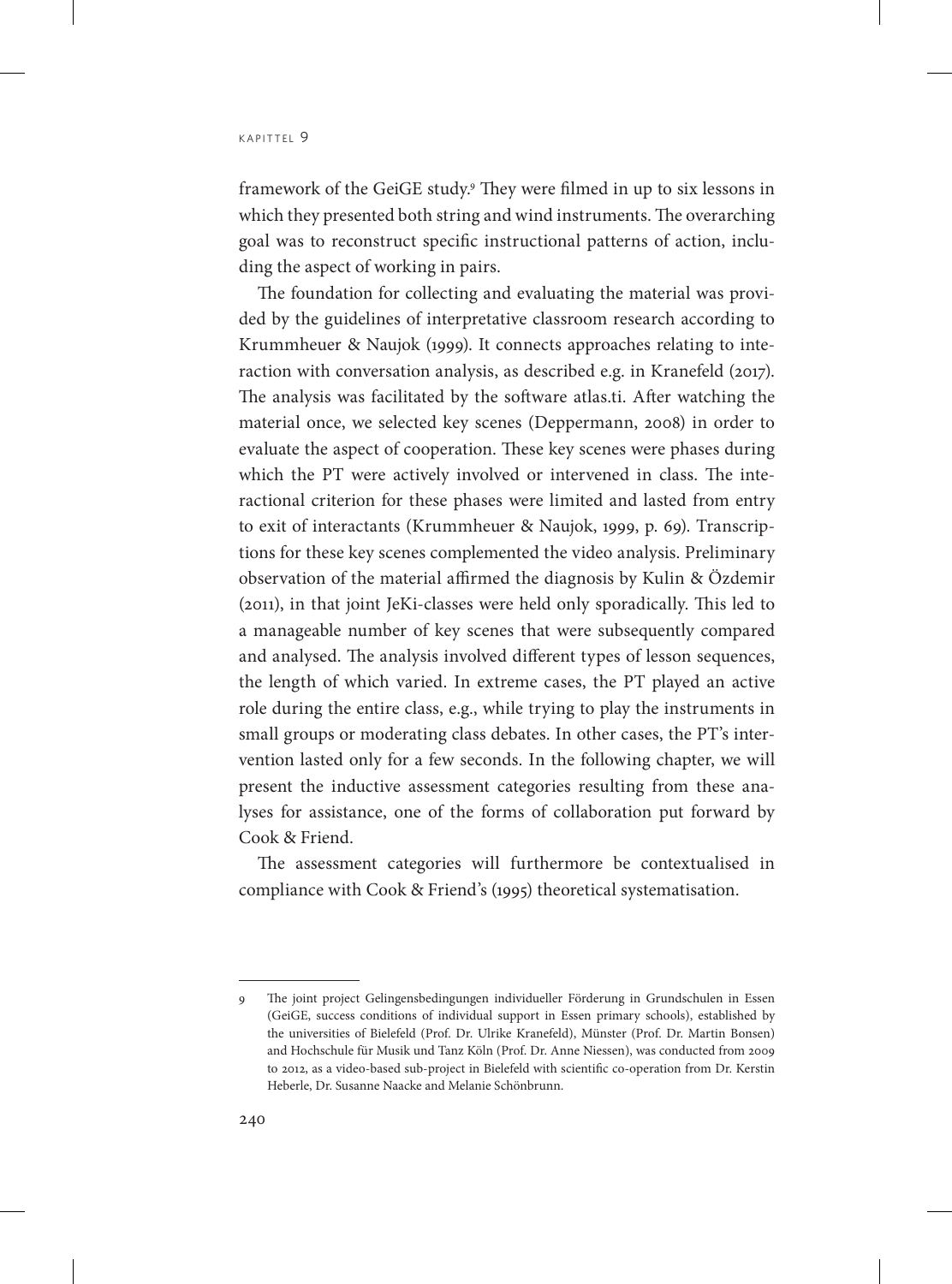## **Assistance as a mode of cooperation**

We were able to identify a prevalent approach to co-teaching after watching the key scenes: A form of collaboration that Cook & Friend (1995) would call *one teaching, one assisting.* The MT assumes the leading role in instructing the class and the PT assists. This dominating approach to co-teaching, i.e., *assisting*, shall be further elaborated on against the backdrop of Cook & Friend's model. The prevalence of *assisting* in co-taught JeKi-classes is no surprise, since it is the only way of coteaching described by Cook & Friend (1995) that does not require previous planning and coordination in terms of content and methods.

## Who receives assistance? Co-teaching as part of the interaction triangle

The analogy to Cook & Friend's (1995) classification, however, presents a problem when it comes to interpreting JeKi-classes. As defined by Cook & Friend, the assisting teacher assists the students: "… one takes a clear lead in the classroom while the other observes students or drifts around the room, assisting them as needed." (Cook & Friend, 1995, p. 8) The students ("them") are clearly presented as the beneficiaries of the assistance. While analysing the video recordings of JeKi-classes, another element of *assisting* emerges; an element that is not featured in the above-mentioned definition. The leading co-teacher can benefit from assistance as well, albeit indirectly: The assisting teacher offers individual help for students, i.e., a way coping with heterogeneity, which at first glance corresponds to the definition by Cook & Friend. However, at the same time this is also assisting the leading teacher, who might be unable or unwilling to provide this support to the learners while also instructing the class. This sort of double-oriented assistance clarifies the need for including both teachers as well as the students when it comes to reconstructing directions of assistance: All three comprise an interactional triangle, with the assistance possibly running along one of its three sides, or possibly along two sides at the same time. When assisting in JeKi-classes, the PT serves as a mediator, directing assistance at either students or the co-teacher. In some cases though, this is also an assistance for the other party. Which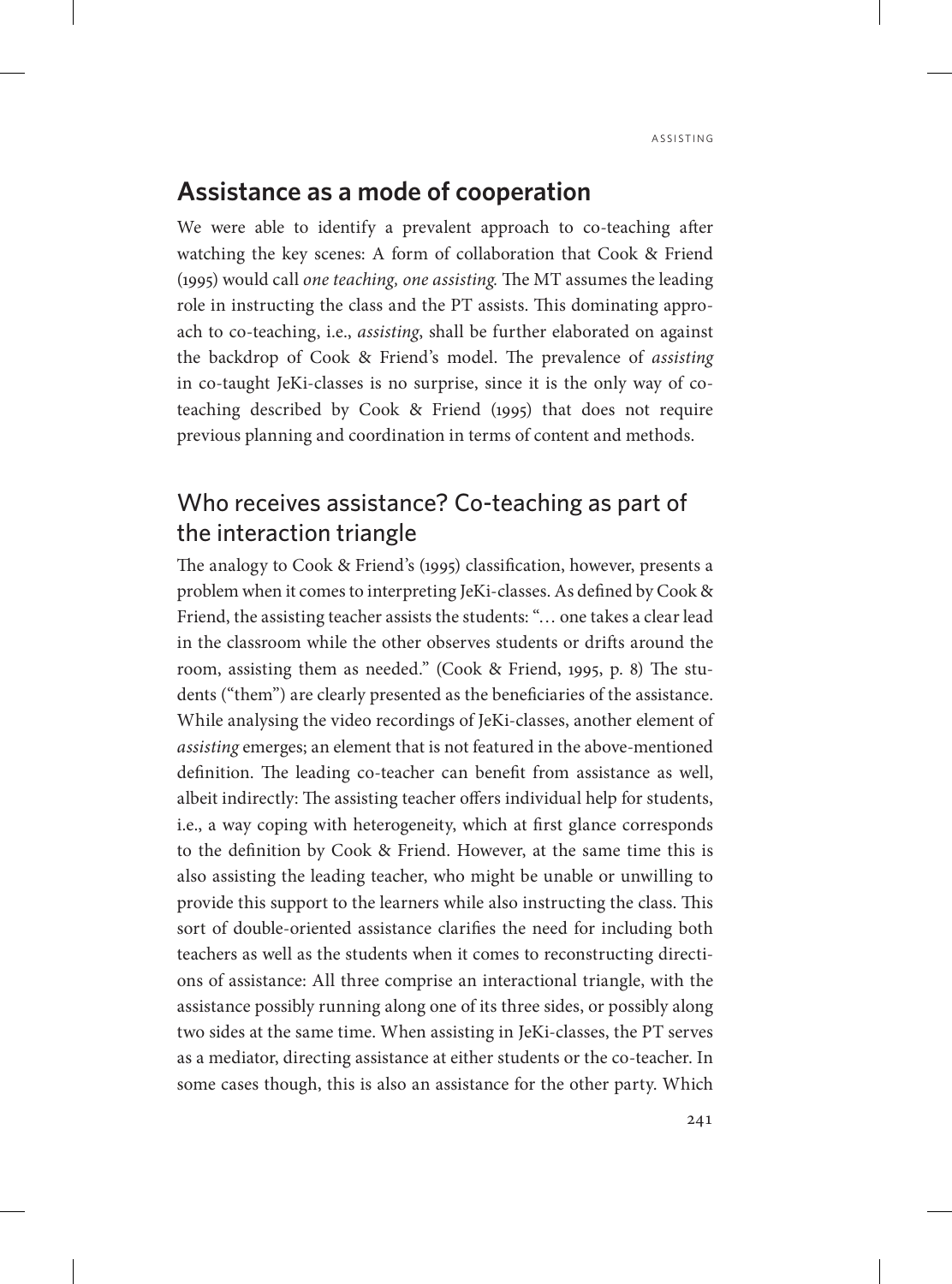side of the triangle is emphasised most depends on different factors, some of which could be reconstructed in the analysis of the video data. These factors are tied to the interactional framing of assistance. It is important to keep the *range of assistance* in mind: Does the teacher whisper a piece of information to an individual student or to a group of students, or does the teacher interject an explanation directed at the entire class? Their *position in the room* and, thus, during class, is relevant here: Varying examples of how the PT reacts to students sitting in a circle, initiated by the MT, are visible in the video samples. In case the PT is positioned outside of the circle and interferes *from the outside,* their assistance usually weighs heavier and receives more attention than a PT's interjection from within the circle, where they would be regarded as active participants anyway. In this scenario they can embody two different roles: Either they take part in the activity just like a student, or they act as an instructor, i.e., disciplinarian. Apart from the direction and position of origin of any given assistance, the subsequent reaction to it is also relevant: How are assisting activities included and integrated in the lesson by teachers and students? What are the implications for the continuing process? Do these activities happen simultaneously in the background, are they meant to complement the lesson? Or do they interfere with the process planned by the MT and force the MT to halt the process – and maybe even alter the course for the remainder of the lesson?

Cook & Friend (2004) envision an ideal scenario in which an assisting teacher *drifts* through the classroom and offers "unobtrusive assistance" (n.p.), meaning assisting in a decent, inconspicuous and laid-back way. If, however, the assisting teacher addresses the entire class (not uncommon in JeKi-classes), thus, interrupting the MT, the impression is that the assistance is directed at the teacher and not the students, representing a shift within the interaction triangle.

An example for this kind of short-term assistance at a micro level is provided by a sequence we called "The right hand", taken from a lesson during which the violin is introduced:

The MT wants to show the students how to hold a violin bow. The children stand behind their desks which are arranged traditionally in several rows. The MT stands at the top of the classroom, facing the students. The PT, a special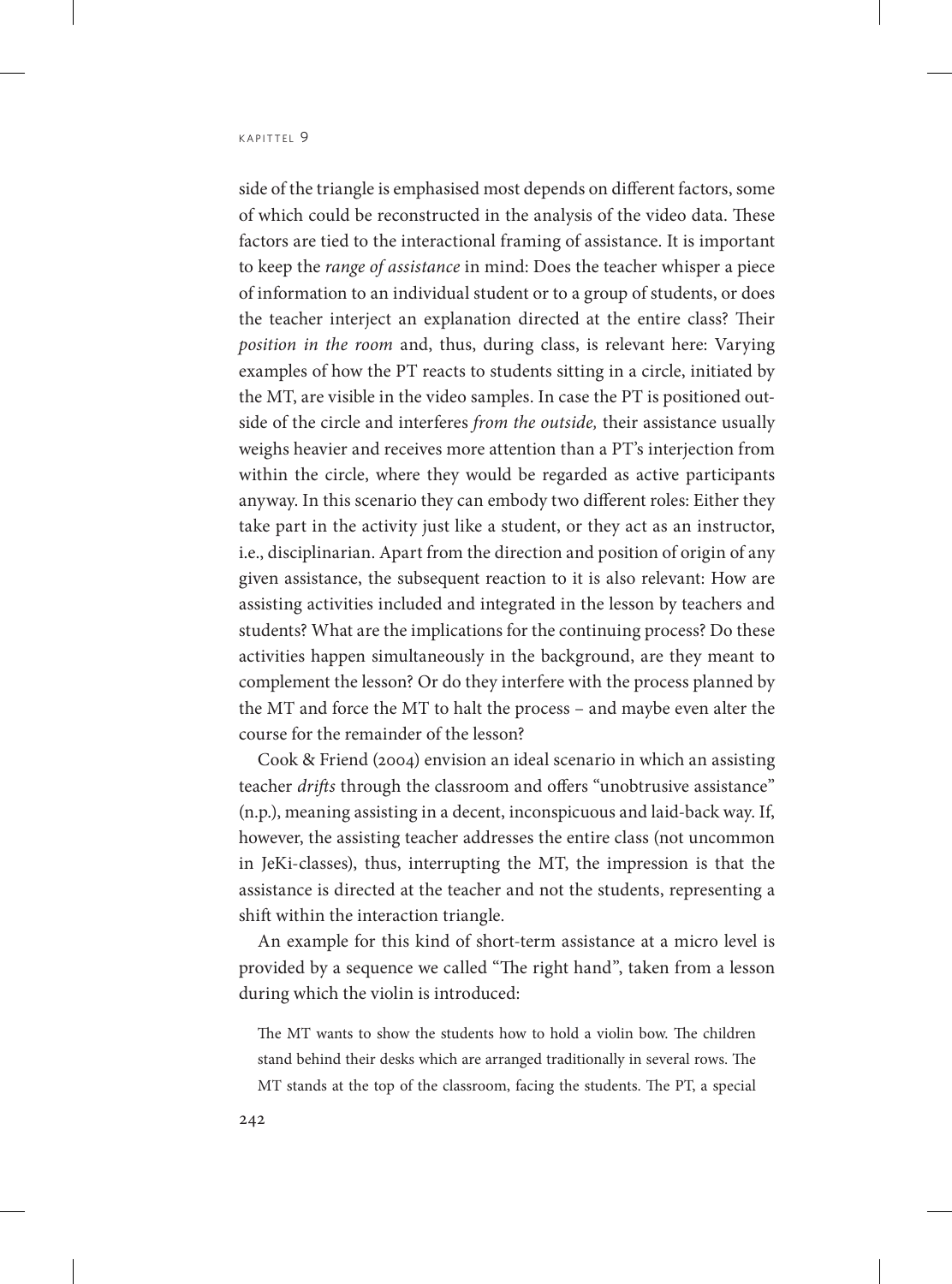educator in this case, stands behind a boy, presumably a child with special needs, and offers movement support during the following exercises. The exercise starts with the MT asking the children to raise their right hand. Some get it right and raise the right, some raise their left. The MT helps them by pointing to some of them individually and saying "right" or "wrong". After a while she points to a girl and says: "Marie: Wrong." The PT then says to the girl: "The hand you use for writing." The MT picks this up and adds: "Yes, exactly." She then immediately turns to the next student to tell him he did right and continues correcting the others.

It is particularly interesting to see how this is embedded into the continued process of the lesson. The MT reserves a *clear lead*: She may have to pause shortly, but her affirmative comment ("Yes, exactly") and her smooth transition back to correcting the other students demonstrate she is still in control of the process. The PT's interference does not represent an interruption of the process due to the MT's quick reaction in contextualising the comment. Another important factor seems to be the location of the PT in the classroom. She plays an active part in the lesson, i.e., she stands behind and supports the boy with special needs. She does not assist *from the outside.* She also clearly addresses the girl directly ("you use"<sup>10</sup>). Unlike her assistance to the boy with special needs, whom she helps subtly and discreetly by standing behind him, her comment towards the girl has a wider range as a result of the physical distance. This means her advice could potentially benefit other students and also complement the MT's instructions for the class. Analysing the example "The right hand" makes it possible to locate this act of assistance at a micro level of the class process within the triangle of interaction.

Due to its double orientation, *assisting* as a mode of collaboration can be easily disrupted. Statements from teachers during an interview study by colleagues in Cologne, Niessen & Lehmann (2011) reveal this proneness to disruption when they ask: *Who is being observed?* Friend et al. (2010) consider observation as a type of collaboration (*one teach / one observe*). They combine it, however, with previously coordinated and clearly defined goals, e.g., collecting systematic observational data

<sup>10</sup> In German, the 2<sup>nd</sup> person singular is not as commonly used for generic statements as in English.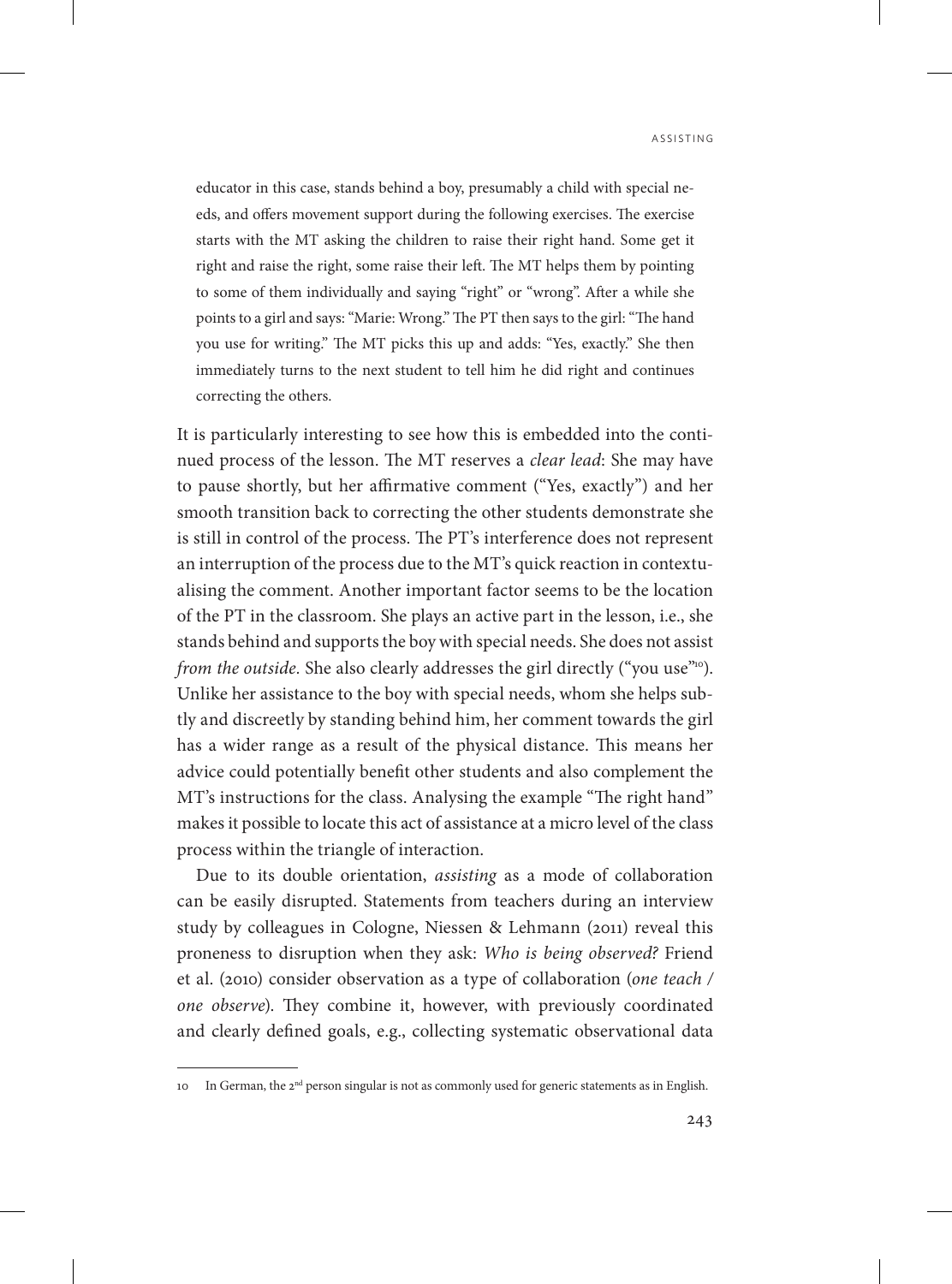on individual students. The MT from the Cologne study stress the other side of the triangle of interaction as well. They feel like being the focus of observation by the PT if "the co-teacher […] just sits in silence […]. Does she observe the children or me?" (Niessen & Lehmann, 2011, p. 11 et seq.)

The fact that this mode of cooperation is prone to disruptions also becomes apparent in cases where one of the co-teachers loses the *clear lead*  and no alternative cooperation mode is established, like team-teaching. In one case students struggle with a conflict of loyalty: While the MT lays out her instructions, they look towards the PT who plays a passive role in this situation. They look for her approval before following the MT's instructions. This can be indicative of the MT having lost her *clear lead* even though she has just laid out her instructions, the very action of which usually signals authority but which the students fail to ascribe to her.

These questions of *Who receives assistance?* and *Who is being observed?* show assisting is not necessarily a bilateral interaction. It is rather entwined within the triangle of interaction: MT–PT–class / individual students. Adding the above-mentioned aspect of *range,* the class now splits into different dimension, depending on whether one student, a group or the entire class is the recipient of assistance.

#### Assisting as a means of complementing skills?

Successful collaboration by means of *complementing skills* represents a hope expressed by the initiators of the JeKi foundation (v.s.). It requires coordination among the co-teachers in terms of their respective tasks and in accordance with their experience and formal education. In first-year JeKi-classes, there are tremendous variations, e.g., in skilfully handling larger study groups. MTs are usually trained in teaching instrumental skills and elementary music and are, thus, better suited for teaching small groups or one-to-one lessons. In interviews, they openly talk about their problems teaching an entire class (Lehmann et al., 2012). The PT who is potentially skilled in developing and managing arrangements for bigger groups remain passive for the most part and let the MT assume responsibility for the class. This leaves hardly any room for complementing each other's competences, partly due to a lack of coordination.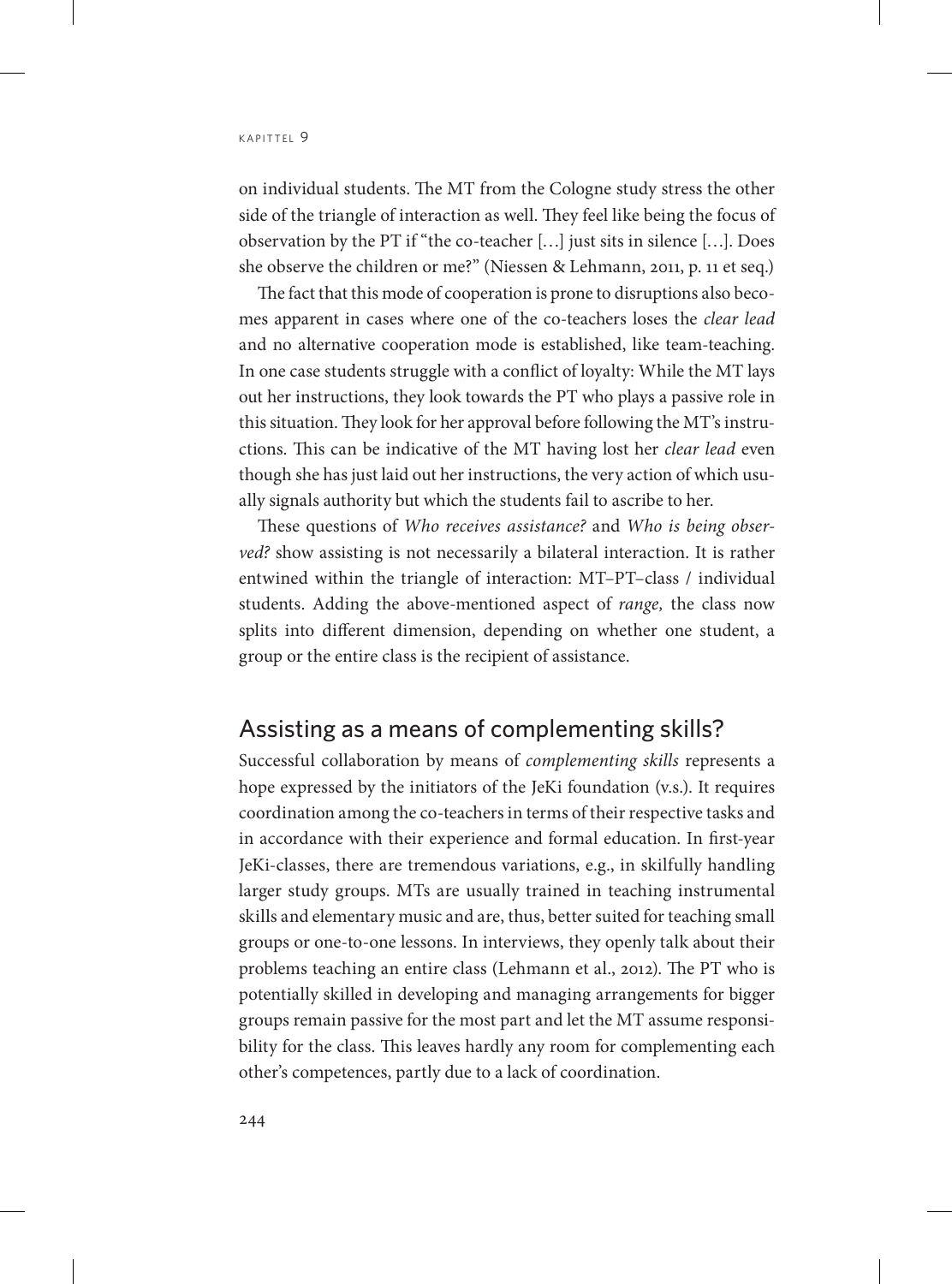For video analysis the question of how complementary skills become visible during the lesson, maybe boosted by the above-mentioned cooperation mode *assisting.* Do situations occur in which the PT is mostly complementing the MT's skills, i.e., situations of intuitive, unplanned, and rather one-sided complementation at an active level during the lesson? To analyse this further, sequences of intense interaction were taken from key scenes on *assisting* as a cooperation mode. These were sequences in which the PT intervened<sup>11</sup> without asking during a phase that was up until that point under the sole responsibility of the MT. An impulse for intervention is usually triggered by an observation of something that is considered problematic and leads to impatience in the observer. This may indicate that the PTs could potentially feel the need to defuse or resolve a problematic issue by their intervention.<sup>12</sup>

## Functions of intervening

Beyond the procedural dimensions of intervention categorized in 3.1 (*range, position in the room, impacts on the process)*, the *functions of intervening* represent a particular interesting point when it comes to aspects of complementing teachers' skills. These aspects may help identify possible areas in which complementary co-teaching may be observed in the first place, albeit with a limited range. They could also point to situations where the PT may feel the need to add something relevant to the situation. This is a rather indirect analysis pertaining to a one-sided complementation of skills.

## **Translations**

The above-mentioned example of "The right hand" can be regarded as a short-term way of intervening: What caused it? Apparently not all children can discern left and right. By adding *"the hand you use for writing"* 

<sup>11</sup> In the Cologne interview study, PTs stated they occasionally feel the need to intervene directly in the JeKi-class (Niessen & Lehmann, 2011, p. 11).

<sup>12</sup> There are, of course, different constellations of co-teachers. Whether the PT herself teaches music or not is an important factor.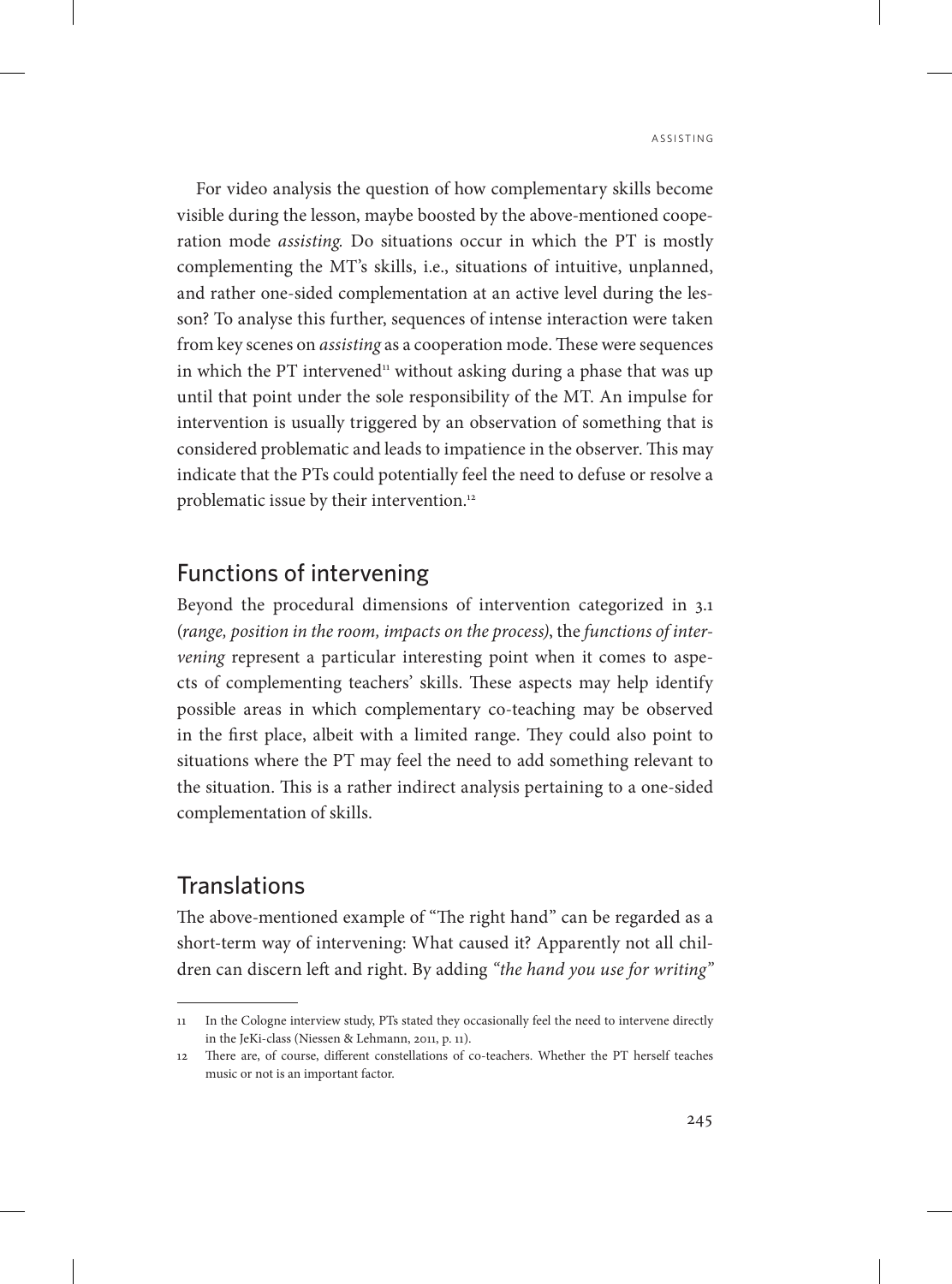the PT offers advice in addition to the individual feedback provided by the MT, even though her advice applies only to the right-handed children. She serves as a sort of "translator" for the children. *The right hand* becomes the *hand you use for writing.* The PT assumes the role of a mediator who ties the content more closely to the students' learning experience. This could be a potential area of expertise relevant to complementing skills.

#### Disciplinary intervention

The main reason why PTs intervene is to deal with disturbances. They react and discipline individual students, a group, or the entire class. In some co-taught classes, the MT and PT habitually split their responsibilities like this: the MT teaches, the PT assists with disciplinary measures.

At first glance this seems to be a viable way of complementing each other's skills as defined by the initiators of the programme. The MT as the expert for the subject matter receives assistance from the PT, who is trained in handling large groups. The PT, provided she is the main teacher or a subject teacher of the class, knows her students and may be better suited to assess whether an intervention might be required. This often happens in the background during the lessons we sampled. The student in question gets reprimanded or sometimes relocated within the classroom. The PT further knows the rules of conduct which play an integral part for all classwork, especially in the first year of school. The MT only teaches one lesson per week and is, thus, less familiar with the children.

As plausible and pragmatic as it may seem, considering the lack of prior coordination in terms of method and content, this way of splitting the work still comes with major disadvantages: Disturbances in the classroom can only be dealt with reactively. Proactive strategies that seek to avoid disturbances among larger groups in the first place, including basic learning arrangements, usually require planning in advance. The PT's experience in handling large groups needs to be part of the planning of the class in order to be effective when the need arises. In fact, analyses of classes taught by MT reveal difficulties, especially in areas that Nolting (2007) describes as strategies for preventing disturbances in the classroom: Difficulties in establishing rules, maintaining the flow of the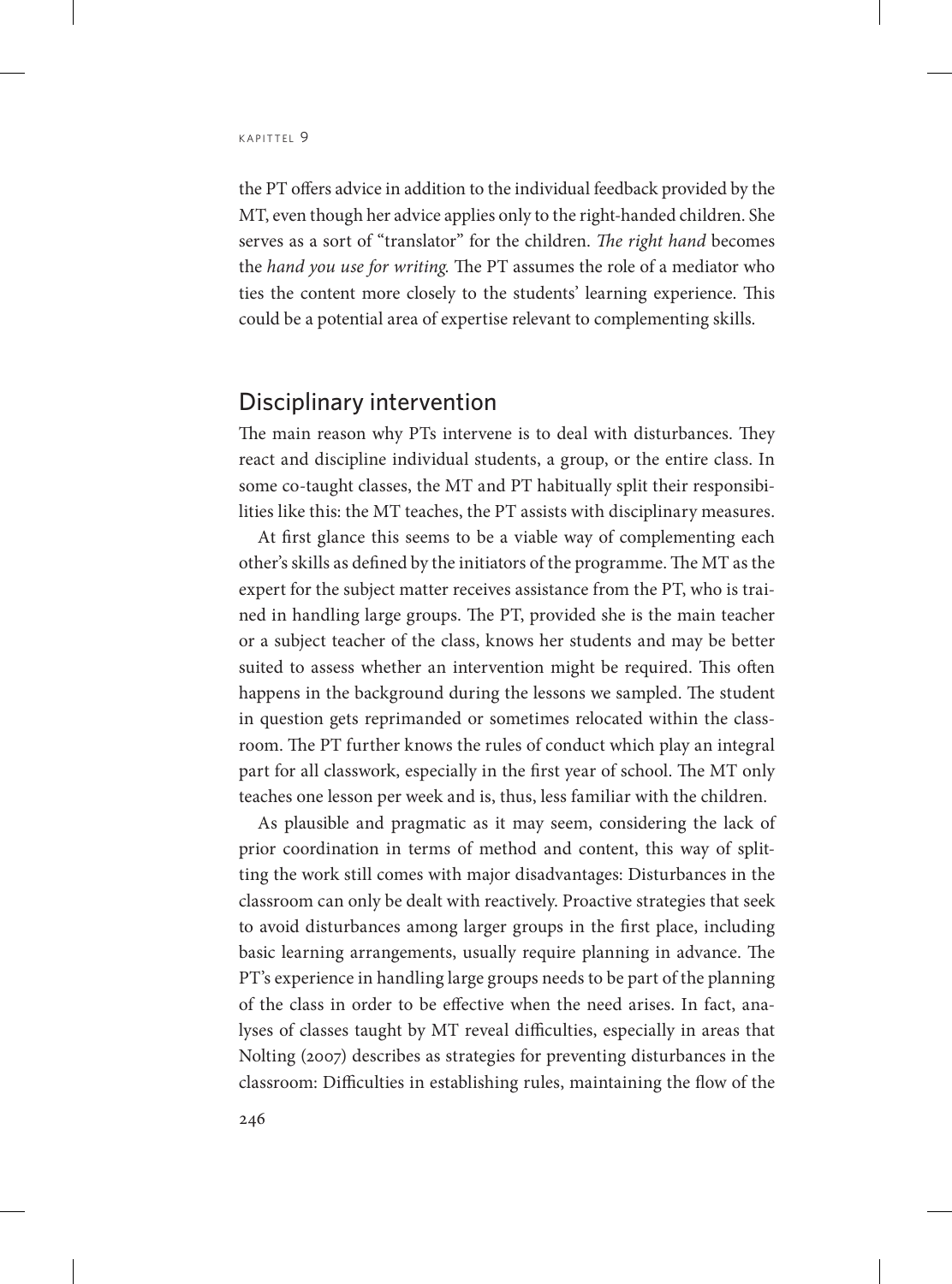class, or broadly activating the students. What could be seen as complementation of skills at first (*one teaching, one disciplining*), may actually be a situational approach to compensating basic problems. This way of splitting the work can also contribute to conflicts of loyalty or leadership (v.s.). A PT's remark during the interview study underlines this: "It's somewhat unfortunate if one teacher teaches the class and the other just serves as a disciplinarian. It means I chip away at their authority" (Lehmann et al., 2012, p. 201).

## Facilitating communication

An integral part of the lessons we analysed was the presentation of instruments, their construction and playing techniques. MTs usually prefer talking to the entire class, which frequently narrows the conversation since students are required to come up with the correct answer, e.g., naming a particular component of the instrument correctly. A cognitive stimulation of a larger group of learners is, thus, stifled.13 Such *guessing games*<sup>14</sup> entail either phases where students try and guess the correct answer, each incorrect one accompanied by a negative evaluation from the MT, or the phase is cut short by an early correct answer, thus, ending the guessing game prematurely or unexpectedly. The MTs choose different strategies in such cases. Sometimes they just ignore the student who came with the right answer, ergo creating confusion among the class.

The following excerpt taken from a class sequence is an example of the PT reopening the conversation, thereby assisting the MT. The situation is particularly delicate because the student "threatens" not only to cut short the guessing game, but his answer would also pre-emptively resolve one of the essential topics, if not the central topic, of the class, i.e., the question of how to differentiate between a viola and a violin. The co-teachers in our sample are special in that they periodically try and moderate the communication with the class together. Another important

<sup>13</sup> Several video studies have revealed the issue with communication that is too constricted, such as the TIMMS video study (e.g., Klieme & Baumert 2001).

<sup>14</sup> Carla Schelle (2010) illustrates a similar case that occurred during music lessons in the 7th grade in the chapter "Ratespiel statt didaktischer Strukturierung" [Guessing games instead of instructional designs] (p. 121).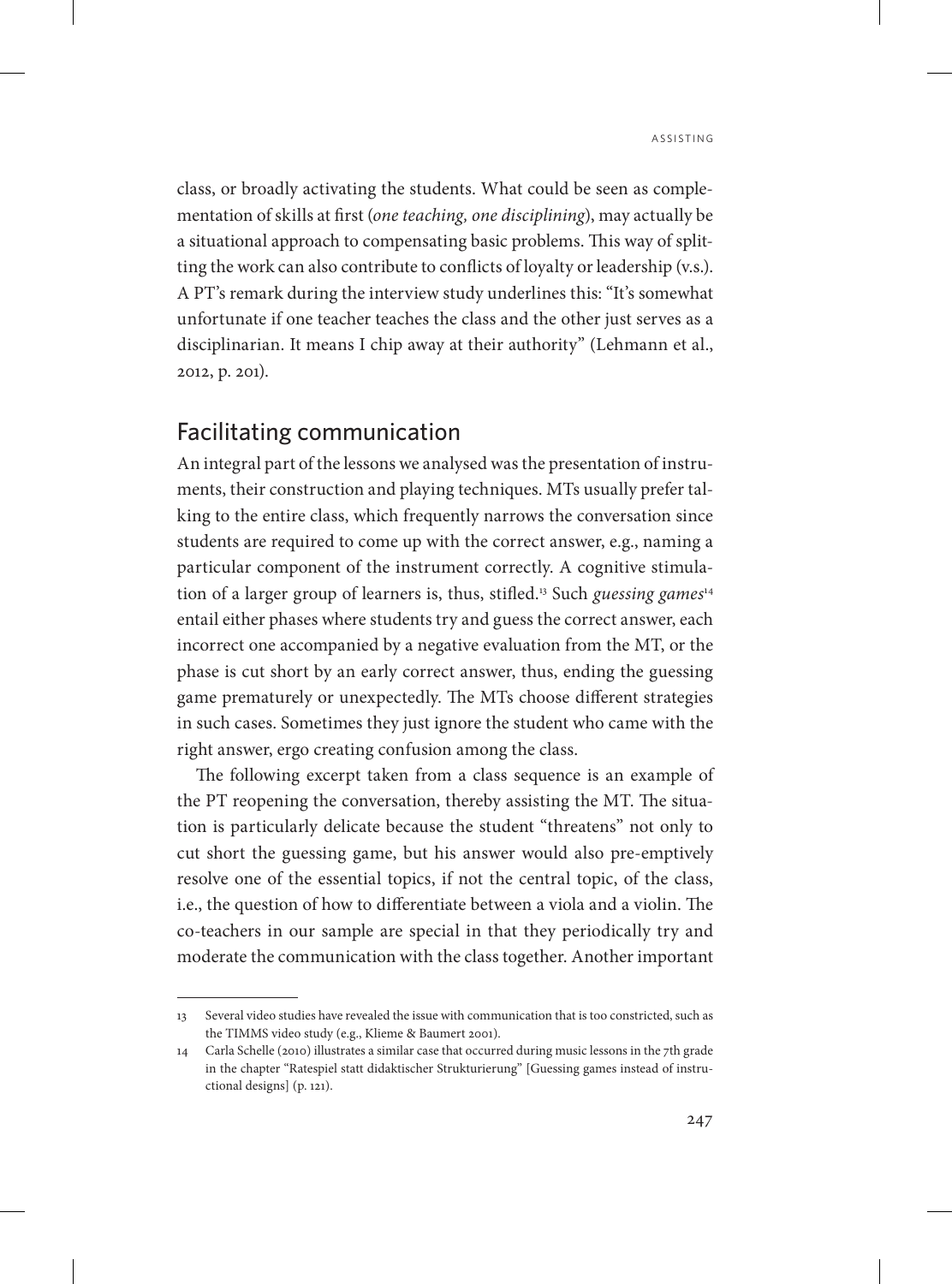feature is the fact that the PT in this case also teaches music and, unlike the MT, knows how to play a violin.<sup>15</sup>

At the beginning of the sequence, the MT presents a viola to the class. They have discussed the violin during the lesson before:

- MT: *holds up a viola.* What's this? They say, it's another violin.
- S1: *raises his hand.* That's a-
- MT: Yes, Matthias. *Hands the viola to the PT.*
- S1: That's a viola.
- PT: What's a viola? *Sits down, holding the viola.*
- S1: A viola is like a violin, just bigger and so the sound's deeper.
- MT: *nods.*
- PT: Let's see if Matthias is right, eh? *Places the viola on her shoulder and plays the two top strings*  $A_4$  *and*  $D_4$ *.* Sounds the same, doesn't it? *Looks towards the students; another student raises his hand.* Noah.

The student acts as an expert child. For a first-year student his contribution is not only highly persuasive regarding content and speech, he also correctly names the instrument and provides a definition of the same on demand. The MT nods in agreement while the PT reopens the sequence and simultaneously establishes a higher level of cognitive stimulation with her two remarks (*What's a viola?* and *Let's see if Matthias is right, eh?*). It is not about quizzing the students on matters of previous knowledge anymore, but to hear if the viola actually has a deeper sound than the violin.

Central *functions of intervening* that could point to an area of potential skill complementation in our sample are: (1) Translation, i.e., connecting the task to the students' learning experience, (2) support in handling the class, and (3) facilitating communication.

Analysing these *functions of intervening* does not necessarily lead to definitive results; in fact, it sparks further questions that can be pursued

<sup>15</sup> Hence the PT is the technical expert, i.e., violinist in this case. Furthermore, another imbalance becomes apparent regarding the complementation of skills: The MTs normally present 15 different musical instruments during the school year. Since they rarely play all 15 of them themselves, they cannot, technically, be regarded as the expert in these cases. To accommodate this, we characterized them as "native vs. non-native players" in our sample.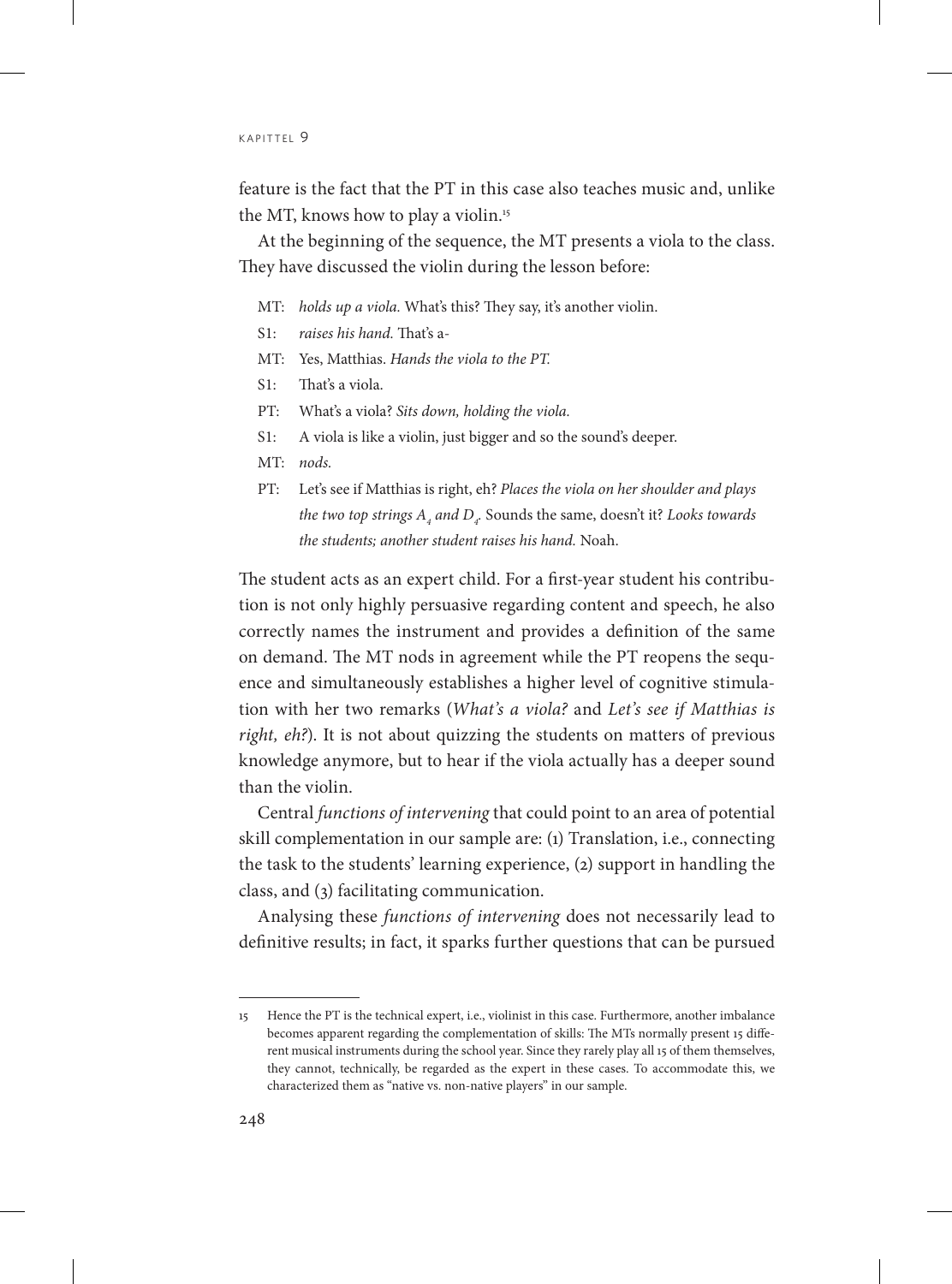in detail against the backdrop of the expert paradigm in professionalization of teaching (cf. Berliner, 2004; Blömeke, 2002; Bromme, 1992; Krauss, 2011). Do MTs exhibit features not unlike those of "novices" or student teachers when it comes to dealing with large groups and moderating debates in JeKi-classes and is it due to their new field of work? While further analysing the material, these difficulties MTs face in handling large groups and structuring the lesson seemingly suggest this.<sup>16</sup> The PT and the MT also made similar remarks in the interviews of the parallel cologne project mentioned above (Lehmann et al., 2012; Niessen & Lehmann, 2011). The question of whether it makes sense to translate the idea of complementing skills into an expert–novice-relationship must be differentiated due to the following reasons:

- (1) In the field of research on professionalization, professional experience does not automatically equal expertise (cf. Krauss, 2011). Attaching the status of expert to the PT just based on her active time on the job would be questionable.
- (2) Our analyses are inevitably "one-sided" since the PT's teaching (aside from her assisting in class) is usually not at our disposal. The MT represents the focus of our analysing due to the fact that she is responsible for teaching the lessons. Any PTs harbouring a novice relationship towards educational or technical aspects remain invisible, even though they are mostly unfamiliar with the taught subject.
- (3) Possible characteristics of being a *novice* has only been described for specific segments of the MT's educational expertise. Aspects of handling the class, moderating and some questions of instructional designs were prioritized, less so their subject-related or general educational expertise.
- (4) Ophardt (2008) separates patterns of orientation from patterns of action regarding the question of how to identify an expert. Whereas the former can be reconstructed in interviews, the latter

<sup>16</sup> The GeiGE video study housed another evaluation perspective that conducted a problem analysis, categorized under "unused study time". It dealt with managing transition phases during the lesson, communication, how to phrase work assignments, delays in class etc.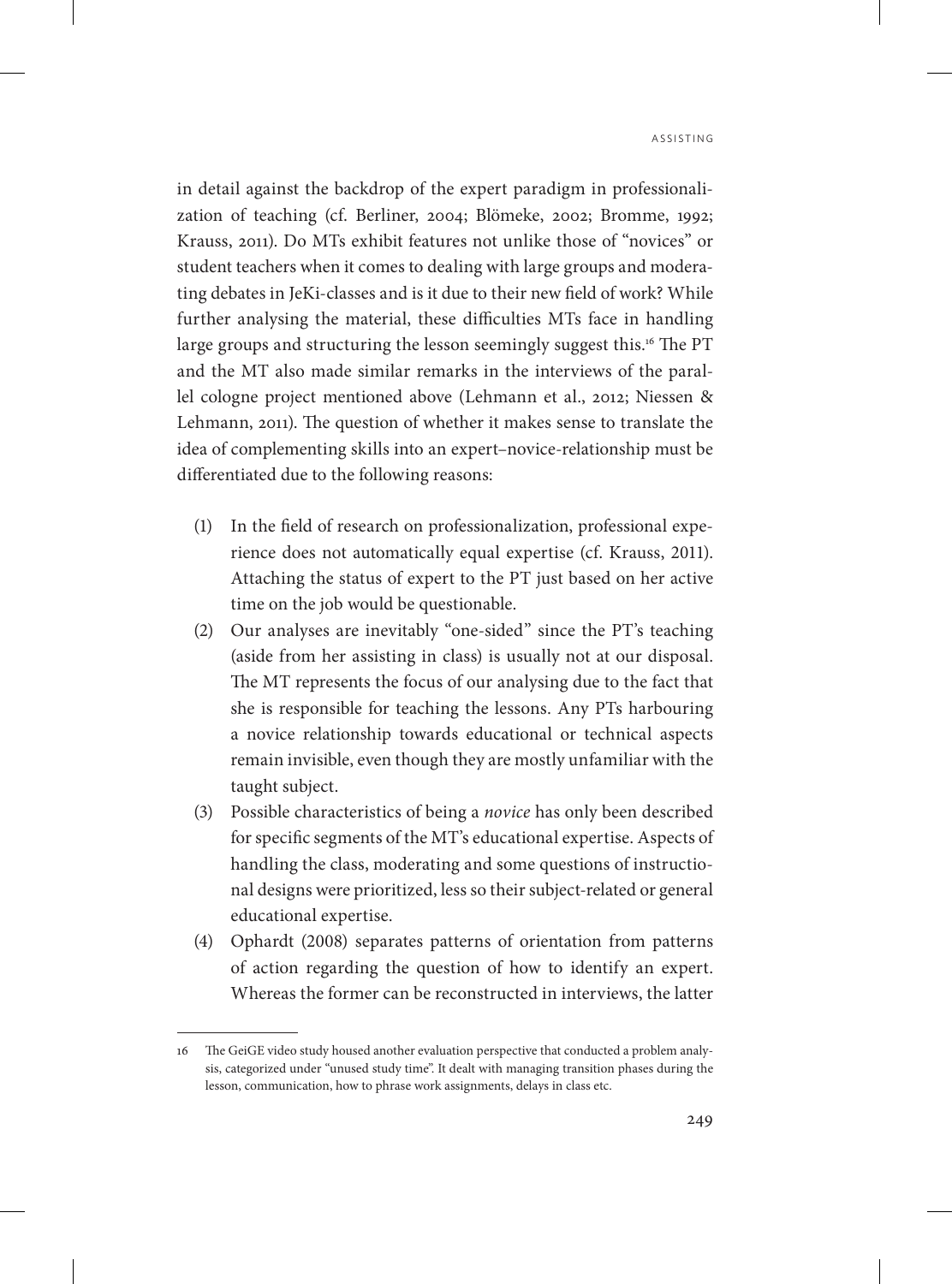are observable, i.e., with video analysis we can only examine patterns of action. One area of educational expertise, however, e.g., handling larger groups, can be registered as an aspect of classroom management, especially via the performance in interactive settings. Videotaped lessons are particularly suitable for this purpose (Ophardt & Thiel, 2007, p. 142).

When contrasted with the constellation in the second phase of teacher education in Germany (student teacher – mentor), these issues become even clearer: The relationship between the expert and the novice is seen here as constitutive. The asymmetric expertise creates the opportunity for constructive mentoring. In JeKi-classes this opportunity is rarely seized, sometimes due to reservations, a primary school teacher notes: "We don't want to say too much. Nope, we don't want to play the schoolmaster." (Lehmann et al., 2012, p. 201) Instead, PTs feel displeased, impatient, or feel the need to intervene in their co-teacher's lesson. This lack of reflection on their different set of skills regarding certain areas of educational expertise exacerbates a situation of co-teaching that is easily disrupted in the first place (Gräsel et al., 2006).

#### Conclusion

It has been shown that questions regarding possible formats of cooperative teaching as well as implicit and situational division of tasks can be tackled with a video-based approach, enabling a more profound perspective on teacher cooperation in JeKi lessons. Corresponding to Cook & Friend's model of cooperation (1995), we were able to identify the format of *one teach – one assist* as the predominant form of cooperation in our key scenes. The value of this study lies in the subsequent microanalyses of these scenes, which added to a processual and content-related understanding of "assisting" as a form of cooperation. In the wake of these analyses the need to expand the definitions of Cook & Friend became apparent. The assisting processes while co-teaching the first JeKi term showed a direction of assisting not only towards the learners, but also – possibly indirectly – amongst the teachers. This hints at a reciprocity of assisting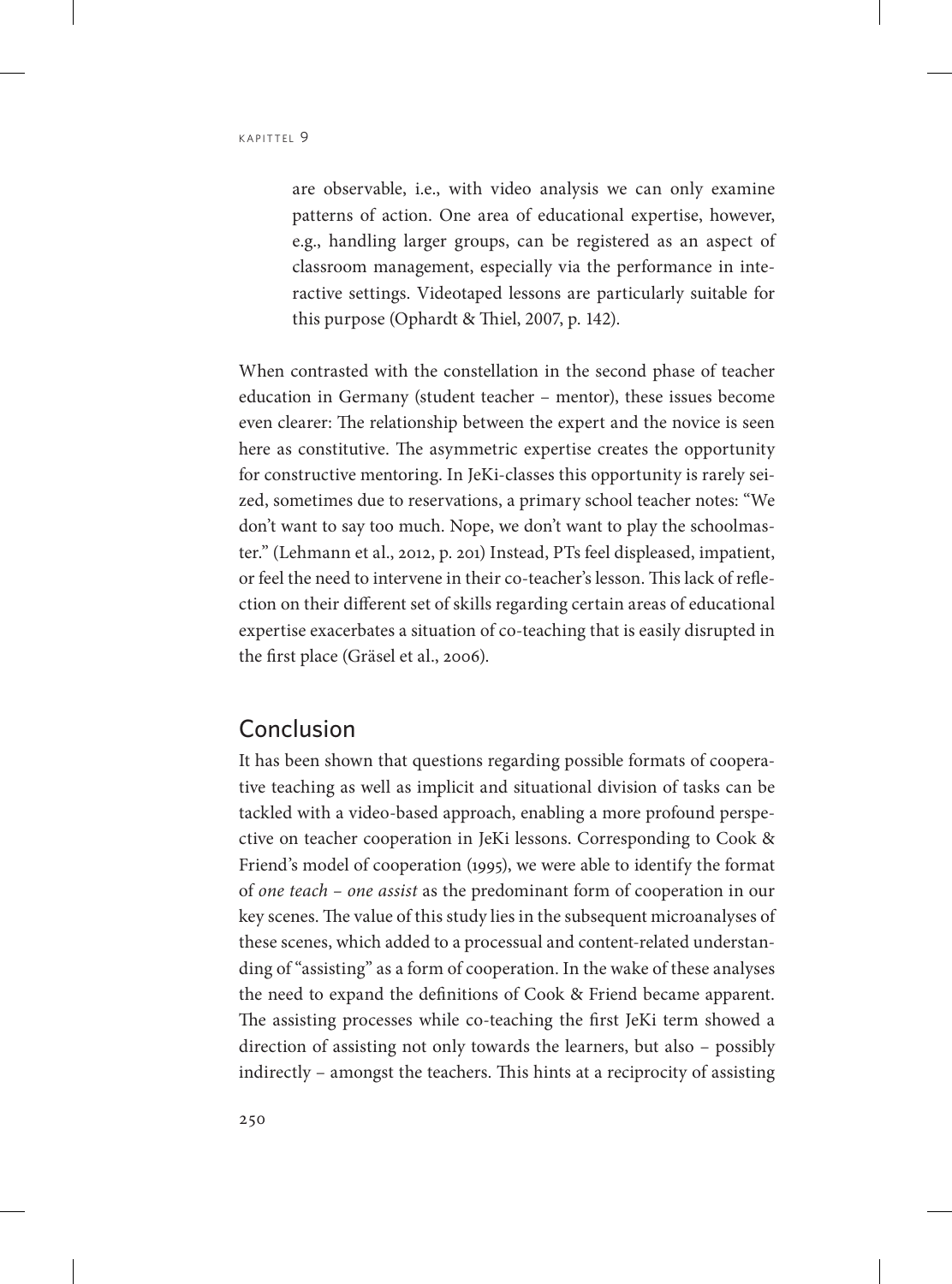which demands a closer inspection and description of assisting processes in an interactional triangle. Our analyses also uncover nuances of these processes, depending on the *range of assistance* as well as the *position in the room* in terms of this triangle. Furthermore, differing attributions of meaning are ascribed to the assisting processes, both of learners and of the co-teacher, in the specific interactions. In addition to the processrelated aspects, we could also identify content-related phenomena. In the context of interventions, we described the functions of these processes and their effects on the resulting interactions: *Translations, Disciplinary Interventions* and *Facilitating communication.* These *functions of intervening* indicate an imbalance concerning possible "skill complementation" (v.s.) among the co-teachers, one of the defined objectives of the JeKi-programme. It furthermore became clear that just having two teachers in the classroom does not automatically lead to co-teaching or 'co-construction' (in line with results by Gräsel et al., 2006, p. 210). The reasons why co-teaching is so rarely implemented for individual assistance or differentiation of tasks cannot be discerned based on video analysis, but in surveys teachers usually pointed to a lack of time for prior coordination (Cloppenburg & Bonsen, 2012; Lehmann et al., 2012).

Methodically, video analysis is well-suited for reconstructing coteaching processes at a micro-scale and, thus, offers a contribution to classroom research on cooperation that examines authentic cooperation experiences. In contrast to transcripts, video-based research allows for the establishment of observation categories such as *Position in the room* (v.s.) or the reconstruction of the above-mentioned conflict of loyalty in the student since it simultaneously captures space planning (Dinkelaker & Herrle, 2009, p. 52) and the directions students and teachers are facing.

Regarding the expectations of reflexive teacher training, the ability to challenge one's own professional understandings, think multi-perspectively, react flexibly and reflect on one's own classroom practice are central demands (Schön, 1984) that are also imperative from a music specific point of view (Angelo, 2016). The analyses of this study could provide opportunities for reflection regarding co-teaching settings, as well as general video-based music teacher training material.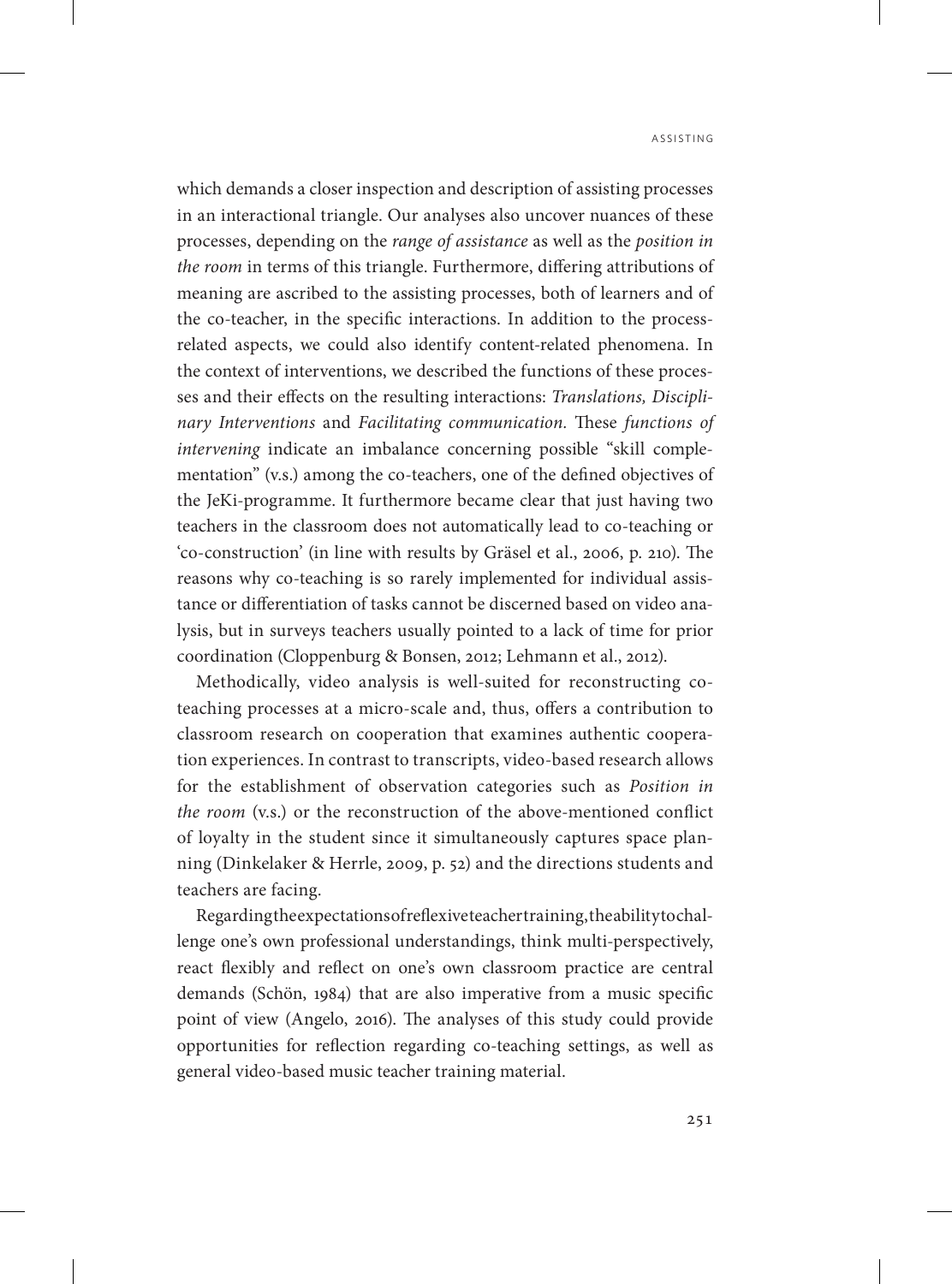Interpretative classroom research specifically tailored to co-teaching remains a desideratum given the upcoming institutional changes that aim to increase inclusive classrooms for all educational subject matters (Prengel, 2006). Suggestions for further research include translations of the results into professional training purposes and other practical forms of use.

## **References**

- Angelo, E. (2016). A French horn pedagogue's professional understanding. *European Journal of Philosophy in the Arts Education, 1*(1), 6–37. [https://doi.org/10.5281/](https://doi.org/10.5281/zenodo.3384873) [zenodo.3384873](https://doi.org/10.5281/zenodo.3384873)
- Berliner, D. C. (2004). Describing the behavior and documenting the accomplishments of expert teachers. *Bulletin of Science, Technology & Society, 24*(3), 200–212. https://doi.org/10.1177/0270467604265535
- Blömeke, S. (2002). *Universität und Lehrerausbildung* [University and teacher training]. Klinkhardt.
- Bromme, R. (1992). *Der Lehrer als Experte. Zur Psychologie des professionellen Wissens*  [The teacher as the expert. On the psychology of professional knowledge]. Huber.
- Cook, L., & Friend, M. (1995). Co-teaching: Guidelines for creating effective practices. *Focus on Exceptional Children, 28*(3)*,* 1–16. [https://doi.org/10.17161/foec.](https://doi.org/10.17161/foec.v28i3.6852) [v28i3.6852](https://doi.org/10.17161/foec.v28i3.6852)
- Cook, L., & Friend, M. (2004). *Co-teaching: Principles, practices and pragmatics.* Paper presented at the quarterly meeting of the New Mexico Public Education Department. Special Education Meeting, Albuquerque, NM. [https://files.eric.](https://files.eric.ed.gov/fulltext/ED486454.pdf) [ed.gov/fulltext/ED486454.pdf](https://files.eric.ed.gov/fulltext/ED486454.pdf)
- Cloppenburg, M., & Bonsen, M. (2012). Führt die Anwesenheit einer zweiten Lehrkraft im Unterricht zu mehr Lehrerkooperation? Ein Vergleich von Lehreraussagen zur Kooperation mit Musikschullehrkräften und Fachlehrkräften in der Grundschule [Does as second teacher in the classroom lead to more co-teaching? A comparison of statements on the collaboration among music school and primary school teachers in primary schools]. In J. Knigge & A. Niessen (Eds.), *Musikpädagogisches Handeln. Begriffe, Erscheinungsformen, politische Dimensionen* [Actions in music education. Terms, appearances, political dimensions] (pp. 172–194). Die blaue Eule.
- Deppermann, A. (2008). *Gespräche analysieren. Eine Einführung* [Analysing conversations. An introduction]. VS Verlag für Sozialwissenschaften.
- Dieckmann, K., Höhmann, K., & Tillmann, K. (2008). Schulorganisation, Organisationskultur und Schulklima an ganztägigen Schulen [Organizing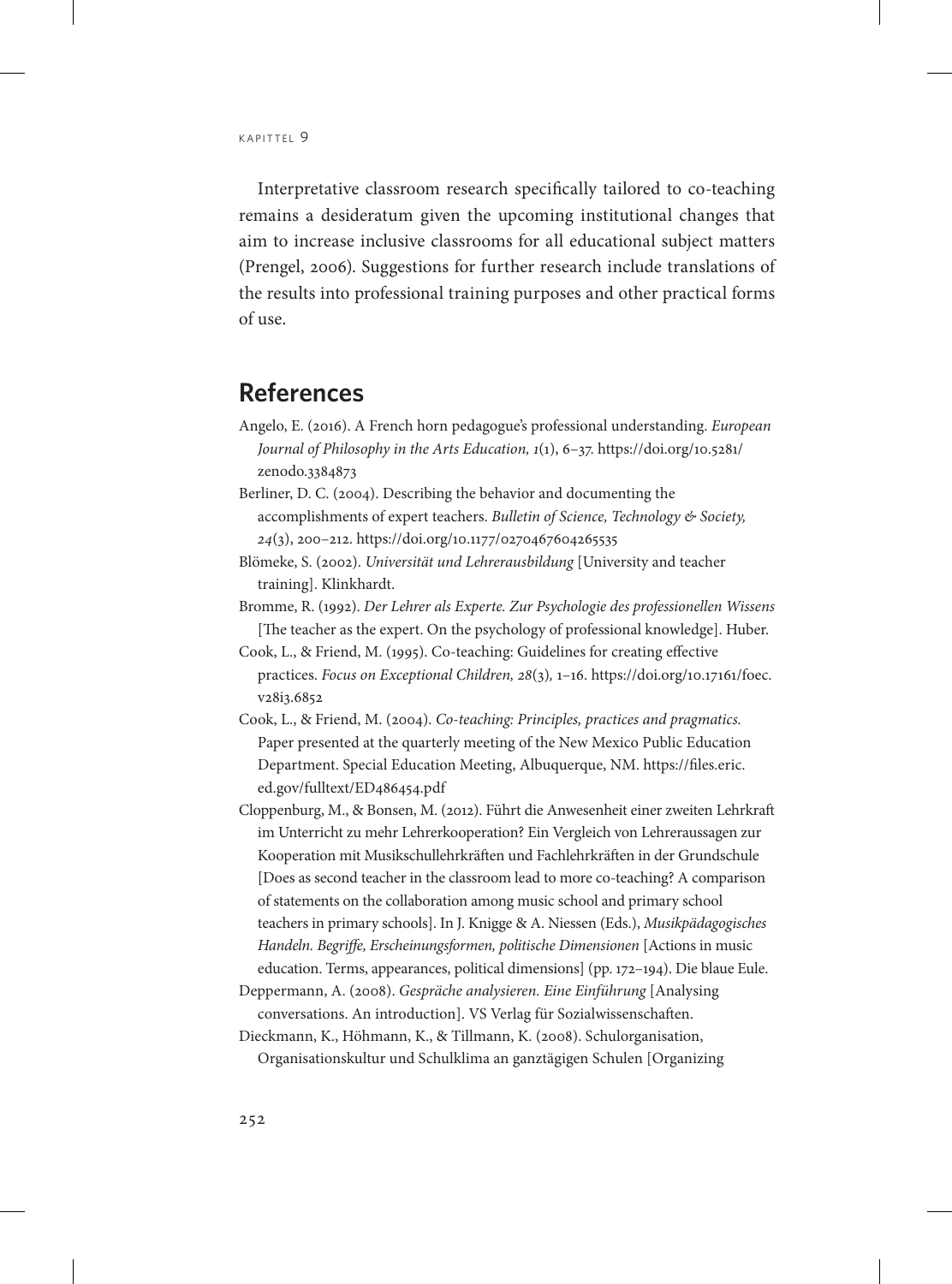schools, the culture of organizing and the climate in day schools]. In H. G. Holtappels, E. Klieme, T. Rauschenbach & L. Stecher (Eds.), *Ganztagsschule in Deutschland. Ergebnisse der Ausgangserhebung der »Studie zur Entwicklung von Ganztagsschulen« (StEG)* [Day schools in Germany. Results from the study on the development of day schools] (2. Ed., pp. 164–185). Juventa.

- Dinkelaker, J., & Herrle, M. (2009). *Erziehungswissenschaftliche Videographie. Eine Einführung* [Videography in educational sciences. An introduction]. VS Verlag für Sozialwissenschaften.
- Emstad, A. B., & Angelo, E. (2018). Value-based collaboration between leaders at schools of music and performing arts and leaders at compulsory schools. *The Journal of Arts Management, Law, and Society*, *49*(2), 1–14. [https://doi.org/](https://doi.org/10.1080/10632921.2018.1445053) [10.1080/10632921.2018.1445053](https://doi.org/10.1080/10632921.2018.1445053)
- Franz-Özdemir, M. (2012). Interprofessionelles Teamteaching: Realisierungsformen und institutionelle Bedingungen. Evaluation einer Kooperation zwischen Grund- und Musikschulen im Programm "Jedem Kind ein Instrument" [Interprofessional team-teaching: How to implement it and what are the institutional requirements? Evaluating co-operation between primary and music schools in the programme "an instrument for every child"]. In J. Knigge & A. Niessen (Eds.), *Musikpädagogisches Handeln. Begriffe, Erscheinungsformen, politische Dimensionen* [Actions in music education. Terms, appearances, political dimensions] (pp. 132–151). Die blaue Eule.
- Friend, M., Cook, L., Hurley-Chamberlain, D., & Shamberger, C. (2010). Co-Teaching: An illustration of complexity of collaboration in special education. *Journal of Educational and Psychological Consultation, 20*(1)*,* 9–27. [https://doi.](https://doi.org/10.1080/10474410903535380) [org/10.1080/10474410903535380](https://doi.org/10.1080/10474410903535380)
- Frommherz, B., & Halfhide, T. (2003). *Teamteaching an Unterstufenklassen der Stadt Zürich. Beobachtungen in sechs Klassen* [Team-teaching in lower grades in secondary schools in Zurich. Observations from six classes]*.* Pädagogisches Institut der Universität. [http://methodenpool.uni-koeln.de/teamteaching/](http://methodenpool.uni-koeln.de/teamteaching/teamteaching_zuerich.pdf) [teamteaching\\_zuerich.pdf](http://methodenpool.uni-koeln.de/teamteaching/teamteaching_zuerich.pdf)
- Fussangel, K. (2008). *Subjektive Theorien von Lehrkräften zur Kooperation. Eine Analyse der Zusammenarbeit von Lehrerinnen und Lehrern in Lerngemeinschaften* [Subjective theories from teachers on co-operation. An analysis of collaborating teachers in learning communities]. [http://elpub.bib.uni-wuppertal.de/edocs/](http://elpub.bib.uni-wuppertal.de/edocs/dokumente/fbg/paedagogik/diss2008/fussangel/) [dokumente/fbg/paedagogik/diss2008/fussangel/](http://elpub.bib.uni-wuppertal.de/edocs/dokumente/fbg/paedagogik/diss2008/fussangel/)
- Fussangel, K., & Gräsel, C. (2012). Lehrerkooperation aus der Sicht der Bildungsforschung [Co-teaching viewed from a research perspective]. In E. Baum, T.-S. Idel & H. Ullrich (Eds.), *Kollegialität und Kooperation in der Schule. Theoretische Konzepte und empirische Befunde* [Collegiality and co-operation in schools. Theoretic concepts and empirical data] (pp. 29–40). Springer.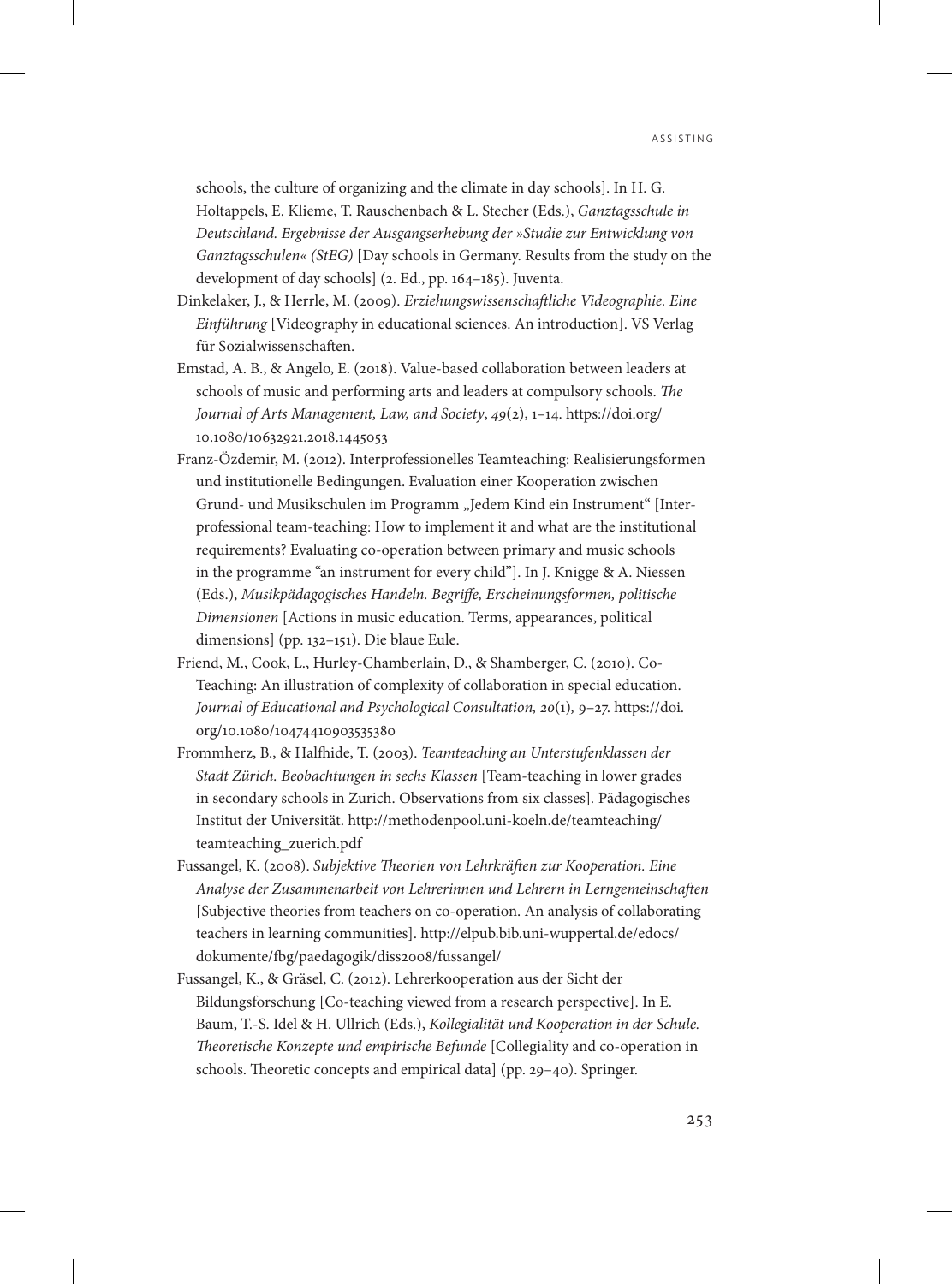- Gräsel, C., Fussangel, K., & Pröbstel, C. (2006). Lehrkräfte zur Kooperation anregen eine Aufgabe für Sisyphos? [Motivating teachers to collaborate – a sisyphean task?] *Zeitschrift für Pädagogik, 52,* 205–219.
- Hanley, B. (2003). The Good, the Bad, and the Ugly. Arts Partnerships in Canadian Elementary Schools. *Arts Education Policy Review*, *104*(6), 11–20. [https://doi.](https://doi.org/10.1080/10632910309600975) [org/10.1080/10632910309600975.](https://doi.org/10.1080/10632910309600975)
- Holtappels, H. G. (1999). Neue Lernkultur veränderte Lehrerarbeit. Forschungsergebnisse aus Grundschulen [New culture of learning – changed teaching. Research findings from primary schools]. In U. Carle & S. Buchen (Eds.), *Jahrbuch für Lehrerforschung, Vol. 2* (pp. 137–151). Juventa.
- Idel, T.-S., Ullrich, H., & Baum, E. (2012). Kollegialität und Kooperation in der Schule – Zur Einleitung in diesen Band [Collegiality and co-operation in schools – An introduction to this volume]. In E. Baum, T.-S. Idel & H. Ullrich (Eds.), *Kollegialität und Kooperation in der Schule. Theoretische Konzepte und empirische Befunde* [Collegiality and co-operation in schools. Theoretic concepts and empirical data] (pp. 10–25). Springer.
- Jordhus-Lier, A., Nielsen, S. G., & Karlsen, S. (2021). What is on offer within Norwegian extracurricular schools of music and performing arts? Findings from a national survey. *Music Education Research*, *23*(1), 62–76. [https://doi.org/10.1080/](https://doi.org/10.1080/14613808.2020.1866518) [14613808.2020.1866518](https://doi.org/10.1080/14613808.2020.1866518)
- Keddie, A. (2015). School autonomy, accountability and collaboration: a critical review. *Journal of Educational Administration and History, 47*(1), 1–17. [https://doi.](https://doi.org/10.1080/00220620.2015.974146) [org/10.1080/00220620.2015.974146](https://doi.org/10.1080/00220620.2015.974146)
- Klieme, E., & Baumert, J. (2001). *TIMSS. Impulse für Schule und Unterricht. Forschungsbefunde, Reforminitiativen, Praxisberichte und Video-Dokumente*  [Ideas for schools and classes. Research findings, reform initiatives, practical reports and video documents]. BMBF.
- Kranefeld, U. (2013). Assistieren. Rekonstruktion eines Kooperationsmusters im Lehrenden-Tandem im Programm "Jedem Kind ein Instrument" [Assisting. Reconstructing a cooperational pattern in co-teaching settings in the programme "Jedem Kind ein Instrument"]. In U. Riegel & K. Macha (Eds.), *Videobasierte Kompetenzforschung in den Fachdidaktiken* (pp. 232–247). Waxmann.
- Kranefeld, U. (2017). Videobasierte Unterrichtsprozessforschung [Videobased research on classroom processes]. In M. L. Schulten & K. Lothwesen (Eds.), *Methoden empirischer Forschung in der Musikpädagogik. Eine anwendungsbezogene Einführung* [Methods of empirical research in music education. An introduction for practical application.] (pp. 27–54). LIT.
- Krauss, S. (2011). Das Experten-Paradigma in der Forschung zum Lehrerberuf [The expert's paradigm in research on teaching]. In E. Terhart, H. Bennewitz & M. Rothland (Eds.), *Handbuch zum Lehrerberuf* [Manual for teachers] (pp. 171–191). Waxmann.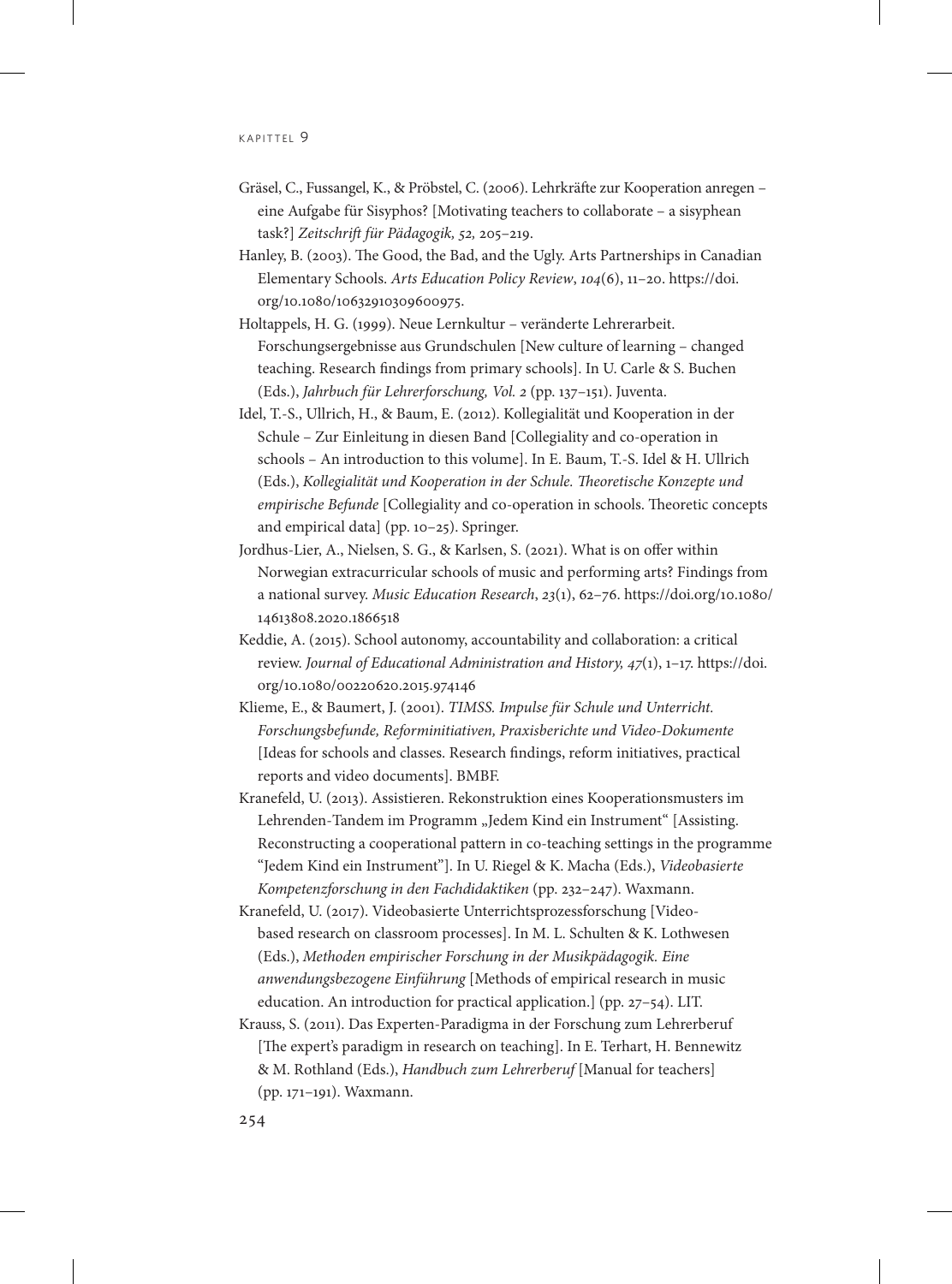- Krummheuer, G., & Naujok, N. (1999). *Grundlagen und Beispiele interpretativer Unterrichtsforschung* [The basics and examples of interpretative classroom research]. Leske + Budrich.
- Krupp-Schleußner, V., & Bartels, D. (2018). Music education and the question of freedom. Applications of Amartya Sen's and Martha Nussbaum's capability/ capabilities approach. In H.-P. Chen, A. De Villiers & A. Kertz-Welzel (Eds.), *Proceedings of the 19*th *International Seminar of the ISME Commission on Music Policy: Culture, Education, and Media. International Society for Music Education*, pp. 151–161. [https://www.isme.org/sites/default/files/documents/proceedings/](https://www.isme.org/sites/default/files/documents/proceedings/ISME%20Commission%20on%20Policy%202018.pdf) [ISME%20Commission%20on%20Policy%202018.pdf](https://www.isme.org/sites/default/files/documents/proceedings/ISME%20Commission%20on%20Policy%202018.pdf)
- Kounin, J. S. (2006). *Techniken der Klassenführung* [Classroom techniques] (Original German edition, 1976). Waxmann.
- Kulin, S., & Özdemir, M. (2011). Lehrer-Kooperation im JeKi-Kontext: Erwartungen und Umsetzungen [Co-teaching in the JeKi-context: Expectations and implementations]. *B:em. Beiträge empirischer Musikpädagogik*, *2*(2). https:// www.b-em.info/index.php/ojs/article/view/61
- Kuuse, A.-K., Lindgren, M., & Skåreus, E. (2016). "The feelings have come home to me.": Examining advertising films on the Swedish website of El Sistema. *Action, Criticism, and Theory for Music Education*, *15*(1), 188–215. [http://act.maydaygroup.](http://act.maydaygroup.org/articles/KuuseLindrenSkareus15_1.pdf) [org/articles/KuuseLindrenSkareus15\\_1.pdf](http://act.maydaygroup.org/articles/KuuseLindrenSkareus15_1.pdf)
- Lehmann, K., Hammel, L., & Niessen, A. (2012). "Wenn der eine den Unterricht macht und der andere diszipliniert …". Aufgabenverteilung im Lehrenden-Tandem des musikpädagogischen Programms "Jedem Kind ein Instrument" ["When one teaches and the other disciplines …" Assigning tasks among co-teachers in the music educational programme "An instrument for every child"]. In J. Knigge & A. Niessen (Eds.), *Musikpädagogisches Handeln. Begriffe, Erscheinungsformen, politische Dimensionen* [Actions in music education. Terms, appearances, political dimensions] (pp. 195–212). Die blaue Eule.
- Lütje-Klose, B., & Willenbring, M. (1999). Kooperation fällt nicht vom Himmel Möglichkeiten der Unterstützung kooperativer Prozesse in Teams von Regelschullehrerin und Sonderpädagogin aus systemischer Sicht [Collaboration does not fall from the sky – possibilities for supporting co-operational processes in teams of regular school teachers and special educators from a systemic standpoint]. *Behindertenpädagogik*, *38*, 2–31.
- Niessen, A., & Lehmann, K. (2011). "Das ist auch ein schöner frischer Moment in der Klasse mit zwei Lehrern." Zur Kooperation im Lehrenden-Tandem des ersten JeKi-Jahres ["This is a nice and refreshing moment with two teachers in the class." On collaboration between co-teachers in the first year of JeKi]. *AfS-Magazin*, *32*,  $10-13.$